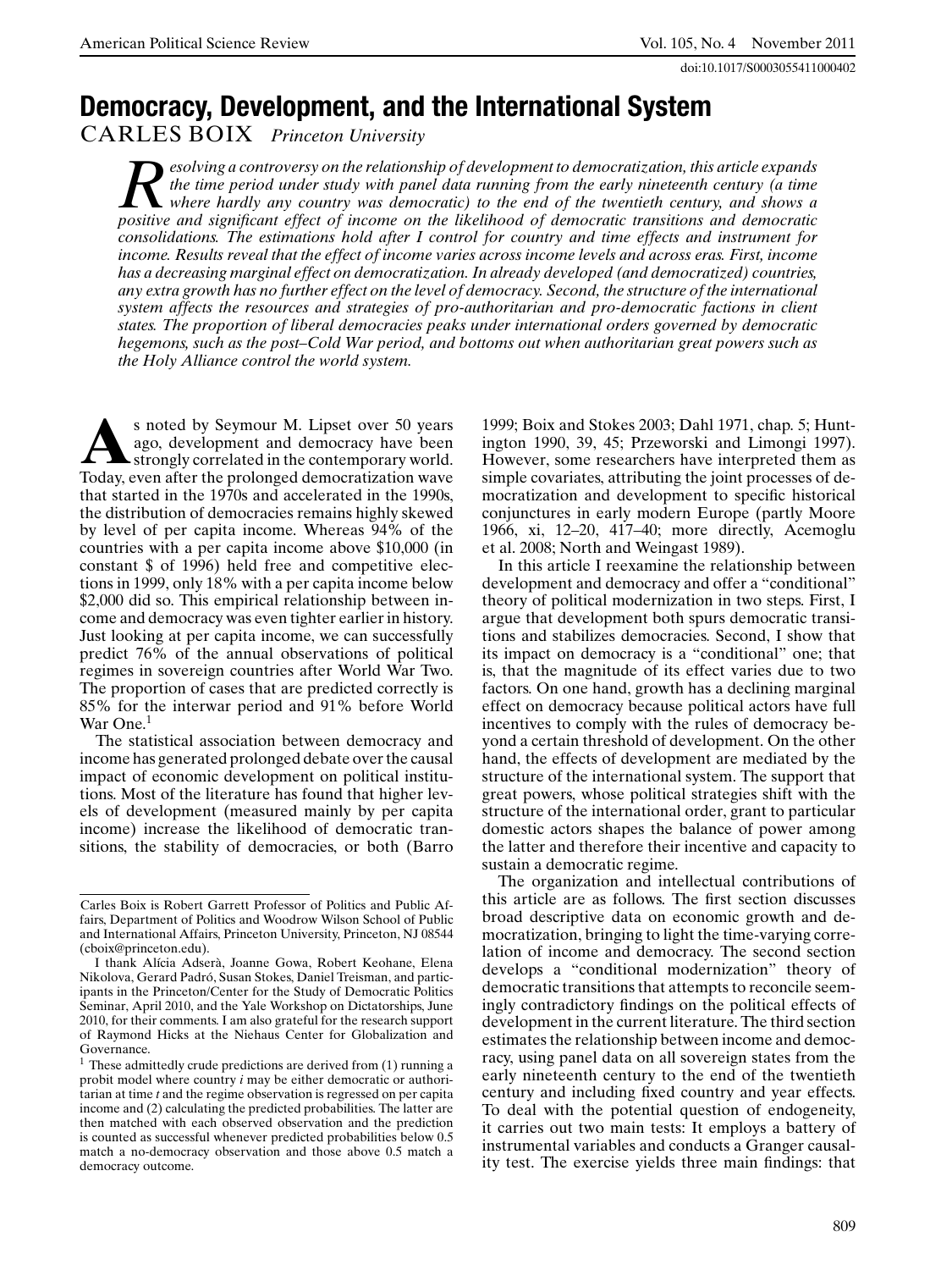

development matters for democratization; that this relation seems to be causal; and that the size (and statistical significance) of the income effect partly varies over time and is particularly weaker during the postwar period. This last result matches, in principle, the estimates of several recent studies that, employing data for the post-WWII era, find no causal effect of development (proxied by income per capita) on democratization (Acemoglu et al. 2008, 2010; Przeworski and Limongi  $1997$ ).<sup>2</sup> At the same time, however, the estimates of this section indicate that those postwar findings cannot be applied mechanically to other historical periods—what Huntington (1990) referred to as the first and second waves of democratization (13– 21). Indeed, the third section shows that, using the full universe of sovereign countries since the early nineteenth century, income level matters for democracy contradicting recent work on the causes of democracy (Acemoglu et al. 2008, 2010). Given the results of the third section, the following two sections investigate the domestic variables (mainly the decreasing marginal effects of growth in already developed economies) and international factors (the particular structure of the international order and the strategies of great powers toward small countries) behind the varying effects of income on democracy over time. A final section concludes.

## **DEVELOPMENT AND DEMOCRACY IN THE LONG RUN**

Figure 1 reports the evolution of democracy among sovereign countries from 1800 to 2000 using two measures: First, the annual proportion of democracies, where a country is defined as democratic if it has a government elected through competitive elections and liberal franchise requirements, as coded in Boix and Rosato  $(2001)$ ;<sup>3</sup> second, the cross-national average of the polity index taken from Polity IV and normalized into a continuous variable from 0 (no democracy) to 1 (full democracy).

In the first half of the nineteenth century, democracy was limited to a few Swiss cantons and several northeastern states in the United States. The United States as a whole still excluded a significant fraction of its male population from voting. The fleeting introduction of universal male suffrage in France in 1792 came to an abrupt end with the fall of the National Convention. Even after the electoral reform of 1833, only slightly over 10% of men had the right to vote in the United Kingdom. It was only the liberal revolutions of 1848 that set off a major and prolonged democratization

<sup>2</sup> Two exceptions to these results are Boix and Stokes (2003) and Epstein et al. (2006).

<sup>3</sup> The Boix–Rosato measure defines a country as democratic if it meets three criteria: elections are free and competitive, the executive is accountable to citizens (either through elections in presidential elections or to the legislature in parliamentary systems), and at least half of the male electorate is enfranchised.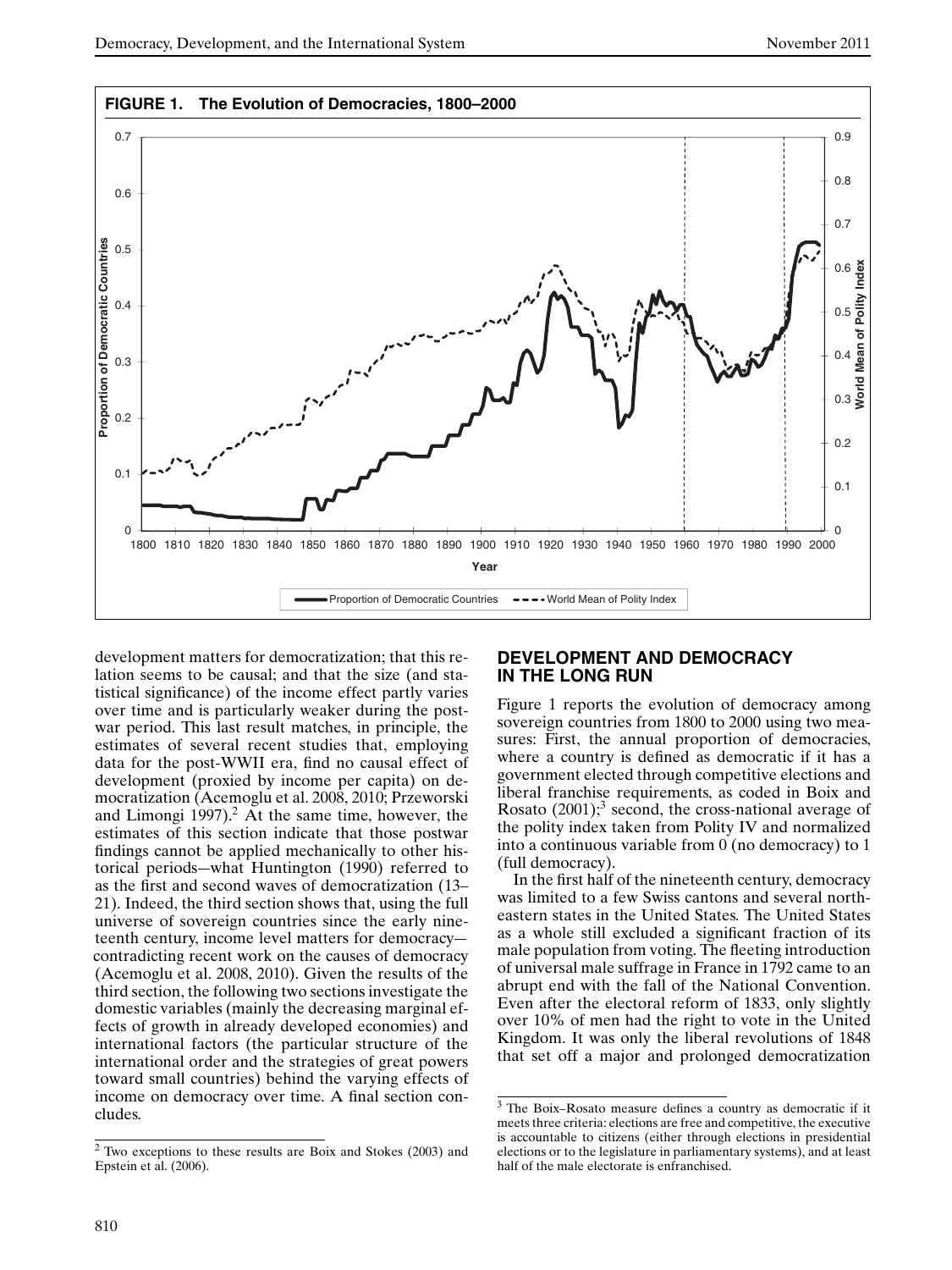

wave that would peak in 1920 with over two-fifths of all sovereign countries being democratic. A second, shorter wave happened right after 1945. Between 1960 and 1990 the proportion of countries with democratic institutions stabilized sharply, however, fluctuating between 30% and 40%. In fact, the vast majority of nations (45 out of 53) that were democratic in 1960 remained democratic three decades later. Among the remaining eight cases where democracy broke down, five countries (four African states and Singapore) became authoritarian within the first four years following independence and an additional two within the eight years after they became independent. Similarly, authoritarian institutions were remarkably stable: 54 of the 70 countries that were not democratic at the beginning of the period were still under authoritarian rule in 1990. Among those 16 that shifted to democracy, five did so directly after the collapse of the Soviet Union. It was only after this latter event that the proportion of democracies rose to almost two-thirds by the end of the twentieth century.

The so-called modernization theory of democratization claims that the rise of democracy followed, or, at least, coincided with, an unprecedented process of economic development (often proxied by the national level of per capita income) (Lipset 1959).<sup>4</sup> Indeed, Figure 2 plots the change in the normalized polity index

between 1850 and 1999 against the change in the log value of income per capita over the same period of time. The correlation is positive and relatively strong, with a correlation coefficient of 0.38 and, excluding France, Switzerland, and the United States, which had values very close or equal to 1 before 1850, of 0.58. Although determining the statistical significance and causal status of this relationship is the task of the section "Retesting the Modernization Hypothesis," Figures 3 and 4 probe a bit further into the structure of the association between income and democracy. Figure 3 plots the relationship between income in 1850 and income in 2000 across countries (per capita income is expressed in constant  $\frac{1996}{5}$  Figure 4 does the same thing for the level of democracy (using the polity index). Figure 3 shows a strong relationship between levels of development across time—the correlation coefficient is 0.78. Countries that were already wealthier by the middle of the nineteenth century continued to be ahead 150 years later. If anything, their economies had grown exponentially over time—leaving the poorest nations well behind (in relative terms). By contrast, Figure 4 reveals no such relationship for politics—the correlation coefficient is 0.17.<sup>6</sup> Democracy was either

<sup>4</sup> The first study to correlate democracy and development using European cross-national data preceded Lipset's article by about three decades and was published by Cambó (1929). Lipset's claims that development is related to democracy have received (at least partial) support in two ways. Most researchers show that the likelihood of transitions to democracy increases among richer countries (Barro

<sup>1999;</sup> Boix and Stokes 2003; Dahl 1971, chap. 5; Epstein et al. 2006). For other scholars, higher levels of development stabilize democratic regimes but the process of democratization is stochastic and unrelated to income (Przeworski and Limongi 1997).

<sup>5</sup> Per capita income is taken from Maddison (2003).

 $6$  The intertemporal correlations of all other Polity IV's institutional variables (which are measuring levels of participation and competition) are of the same magnitude (with correlation coefficients around 0.15 or less).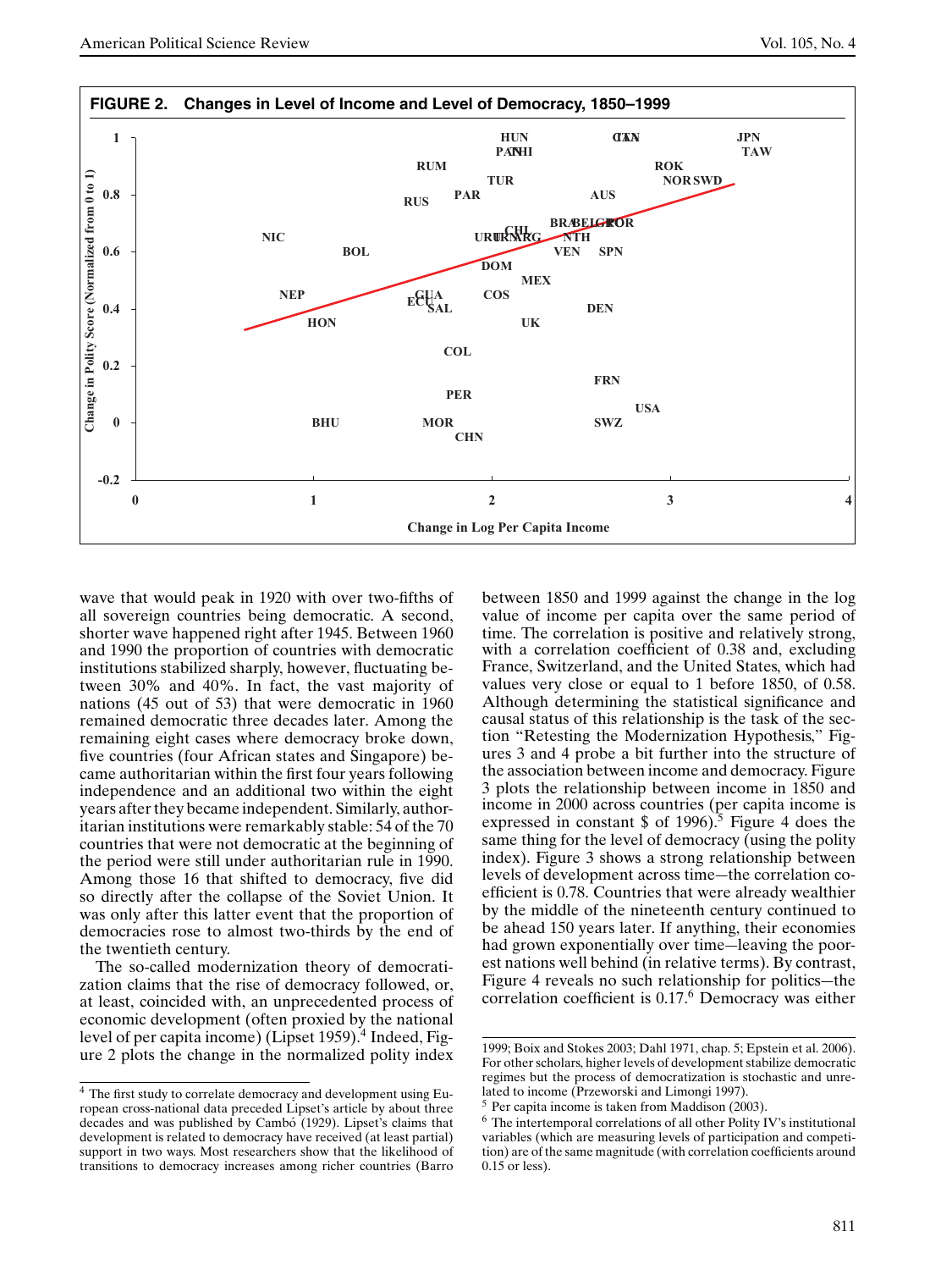



absent or weak in almost all countries in the first half of the nineteenth century. In line with those results, democracy and income were hardly correlated before the first democratization wave: The adjusted  $r^2$  for regressing democracy on income in 1870 was 0.10 (0.01 in 1850).

The graphical evidence produced so far appears to point to the following relationship between democracy and development. As emphasized by several political economists and economic historians (Engermann and Sokoloff 2002; North 1990, 107–30; North and Weingast 1989; Putnam 1993, 121–62), it is likely that certain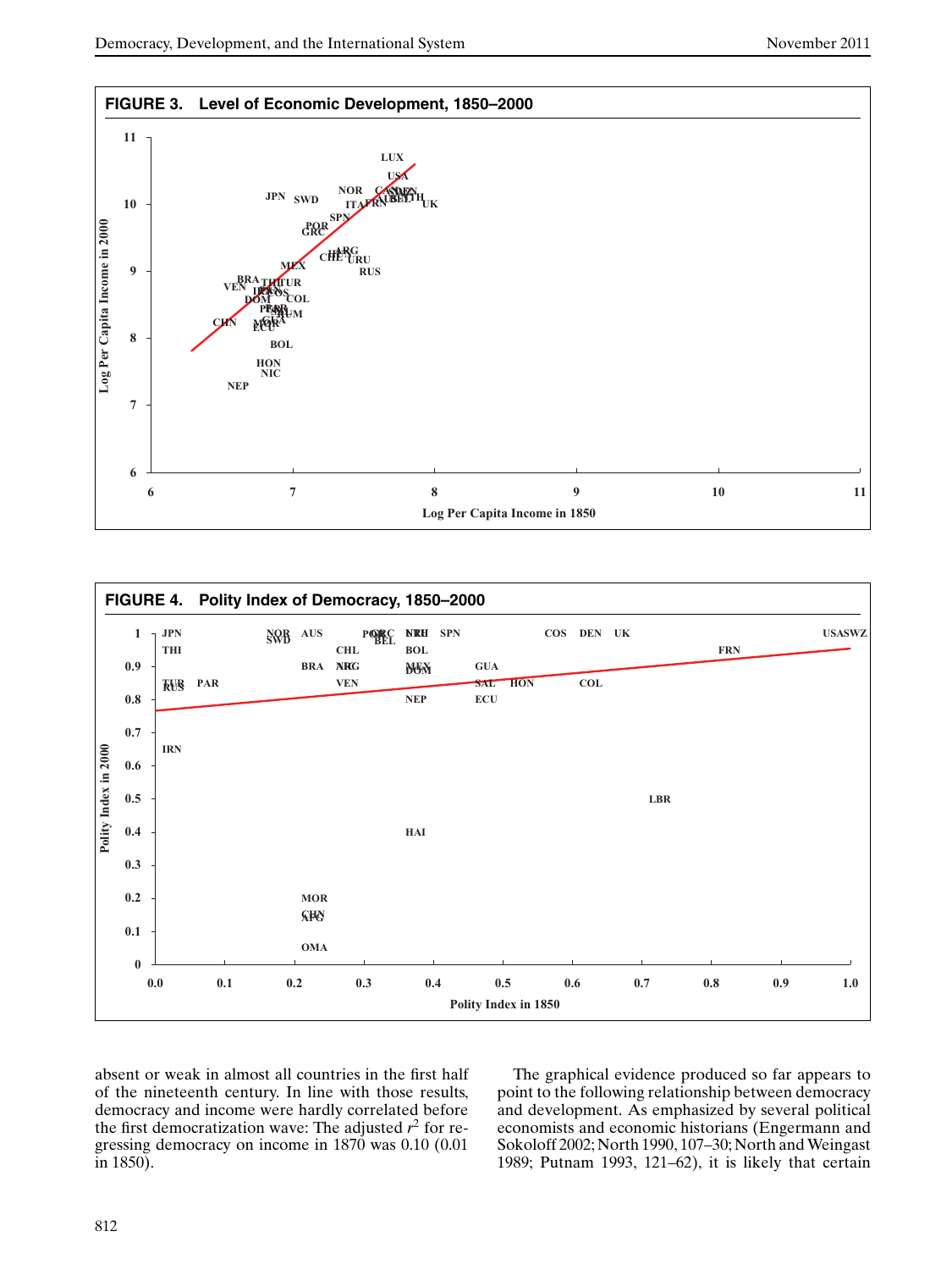

historical junctures probably happening in the early modern era resulted in different constellations of legal and economic institutions across countries.<sup>7</sup> Those different institutional configurations led to divergent levels of economic and social development by 1850 after the scientific revolution became fully embedded in the economy in the previous two centuries (Mokyr 2002, 28–77). Nonetheless, the institutional factors that shaped the level of development by 1850 (and that continue to affect income 150 years later) did not affect the level of democracy directly at that time. Instead, democracy only came into being after economic growth, underpinned by a particular set of institutions, triggered key social transformations such as declining inequality, an educated labor force, and more diversified economies. Those changes then reshaped the incentives of political actors, making them more willing to accept democracy. As a result, income and democracy became substantially correlated over time: The adjusted  $r^2$  rose to 0.47 by 1930.

Even though the likelihood with which countries would become democratic seems to have risen with development, the specific threshold at which income is associated with democracy has varied historically. Figure 5 displays the proportion of country-years under democracy for each level of per capita income (divided by \$500 segments) grouped into three main periods: before 1850; from the mid-nineteenth century to World War Two; and after 1945. Two main things stand out. First, all lines trend upward after 1850. In other words, democracy was more common among relatively wealthier countries from the mid-nineteenth century onward. Second, the slope of the lines has differed across periods. After 1850 and before 1940, 52% of those countries with a per capita income over \$3,500 were democratic. Among those with an income above \$4,000, the proportion was 86% or higher. In contrast, after World War Two, democracy took place among more than half the sample of sovereign countries only at an income higher than \$5500 and the proportion of democratic countries only reached 80% for those cases with an income of \$10,000 or higher. In sum, certain time-varying conditions, probably linked to specific global historical events (such as the Cold War) and unrelated to income, have altered the effect of development on political institutions.

## **CONDITIONAL EFFECTS OF DEVELOPMENT**

To see how development may affect the type of political regime, assume, following the literature of democracy as an equilibrium, that democracy is only possible if all political players accept it (and the related possibility of losing elections) over any other political regime. Under the assumption that, in the absence of constraints, political actors prefer to control the state permanently (i.e., as dictators) and impose their preferred policies, they only accept democracy if it leaves them better off than a dictatorship because the expected policy losses from shifting to democracy (and losing control over government with some nonnegative probability) are smaller than the repression costs incurred to maintain a dictatorship (Dahl 1971, 14–16; Przeworski 1991,

<sup>7</sup> For an alternative perspective that situates the modern divergence around 1800, see Pomeranz (2001, 3–26, 31–106).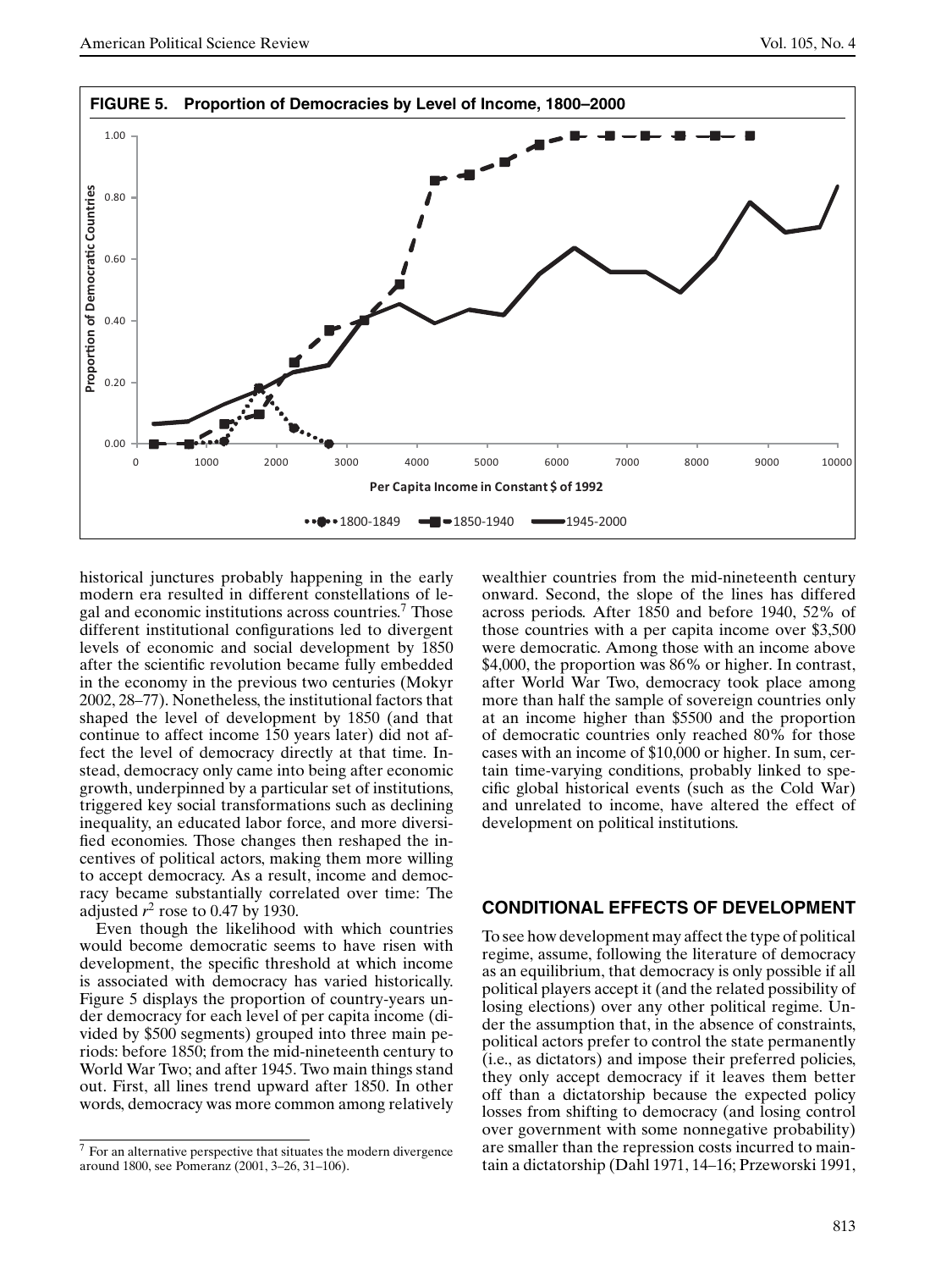26–33; Weingast 1997). $8$  Next, consider, in line with the standard literature on political transitions, a political economy where there are two main parties, representing high-income and low-income voters respectively, and where elections determine the policymaker, the tax rate, and the level of redistribution (Boix 2003, 21– 46). The high-income party chooses between democracy and authoritarianism. In the former, taxes are set by the median voter (generally a low-income voter). In the latter, the high-income party pays some costs to exclude low-income voters from voting and redistributes nothing to them. That authoritarian outcome may trigger, however, a low-income rebellion that may sometimes result in a regime where low-income voters expropriate high-income voters' wealth and establish a populist-radical regime (à la Nasser) or a communist dictatorship (such as the Soviet Union or Vietnam).

The political effects of development then work through several channels. First, following a standard assumption in economic theory that the marginal utility of additional income declines with income, the disutility of transferring income to low-income voters will fall with income. Hence, at higher levels of development, high-income voters will be more willing to accept democracy, especially if the costs of repression are fixed.<sup>9</sup> Second, development has generally been correlated with lower levels of inequality, at least in the long run (Atkinson, Piketty, and Saez 2009; Davies and Shorrocks 2000; Morrisson 2000). As inequality declines, the redistributive demands of low-income voters fall and high-income voters are more likely to support democracy. Third, development is correlated with a shift in the nature of wealth—from fixed assets (land) to mobile capital. As the latter increases, taxes decline, because capital holders can credibly threaten exit and, as a result, the costs of democracy become sufficiently low to convince wealthier voters to accept democratic institutions. By contrast, in unequal economies (with immobile assets), the threat of high taxes under democracy compels high-income individuals to support authoritarian regimes.

In this political-economic framework, the level of development has a varying impact on democracy for reasons that are purely "endogenous" to the process of development. After the introduction of full democracy at some given level of development, any additional income growth becomes irrelevant to explaining democratic transitions (even though it may still have some positive effect on democratic stability). Similarly, after development compresses the distribution of income across individuals (and equalizes the political resources available to all parties) sufficiently and countries democratize, any increase in equality only matters to stabilize democratic institutions. In other words, the effect of development on democratic transitions (but not on democratic consolidations) should follows a nonlinear pattern: stronger as income grows but then weak or even nonexistent above a given income threshold.

The relationship between income and democracy varies also with factors that are "exogenous" to development. In particular, great powers tend to deal with (and interfere in) the domestic politics of their allies (and, if possible, of the allies of their enemies) as a further means of advancing their interests in the international arena. The Peloponnesian War was ignited by the disputes of opposing factions in Corcyra and the involvement of Athens and Sparta. After the Napoleonic wars, the members of the Holy Alliance suffocated any liberal revolution across Europe. During the Cold War, the Soviet Union and the United States maneuvered, either directly or by proxy, to secure friendly administrations across the world (Boschini and Olofsgård 2007; Muller 1985; Schmidt 2006; Westad 2005). After the collapse of the Soviet Union, Europeans and Americans supported democratization movements in several regions of the world (Dunning 2004; Gleditsch and Ward 2006; Levitsky and Way 2005; Meernik, Krueger, and Poe 1998; Whitehead 1996).<sup>10</sup> In fact, a look at Figure 1 reveals that democratic institutions haven often spread quickly and in rather short periods of time: the early 1920s, the late 1940s, and the 1990s. Similarly, many of their reversals were clustered in the 1930s and the 1950s. All these transitions to and from democracy coincided with key shifts in the international system: the defeat of the Central Empires in 1918, the rearmament of Germany under Hitler, the beginning of the Cold War, and the collapse of the Soviet Union. However, whereas there has been an important literature on the impact of the international economy on national institutions and policy outcomes (Frieden and Rogowski 1996; Gourevitch 1978; Lake 2006) and on war and its impact on the territorial size of the state (Spruyt 2007; Tilly 1990), the impact of the international order on constitutional outcomes and the expansion of democracy has received little theoretical attention. I tackle this question in the remainder of this section.

International systems share two main characteristics. First, military and economic resources are distributed unequally, with one or a few great powers on the one hand and, on the other hand, a number of middlesized or small countries. Second, they are defined by a condition of anarchy that forces states to accumulate power to secure their survival (Mearsheimer 2001, 29– 54). In that context, states (especially great powers)

<sup>8</sup> Democracy may also be stable because all citizens have (independent of their political incentives) democratic beliefs; that is, they accept democratic institutions as a legitimate mechanism by which to govern themselves. A large part of the literature has associated the emergence of those beliefs with development (Almond and Verba 1960; Lipset 1959; Welzel and Inglehart 2007).

<sup>&</sup>lt;sup>9</sup> As average income rises, and following the same assumption, poor voters should demand less redistribution also. However, given the concavity of the utility function, the decline in their interest in redistribution and democracy will be slower than the fall in disutility that democracy produces among high-income voters. As a result, transitions to democracy should still take place except, perhaps, for extremely high levels of per capita income.

 $^{10}$  Several recent articles show, too, that the end of the Cold War had a considerable impact on the number, type, and regional distribution of civil war onsets and revolutionary events (Boix 2008; Kalyvas and Balcells 2010) and on the introduction of semicompetitive elections in dictatorships (Boix and Svolik 2011; Levitsky and Way 2003).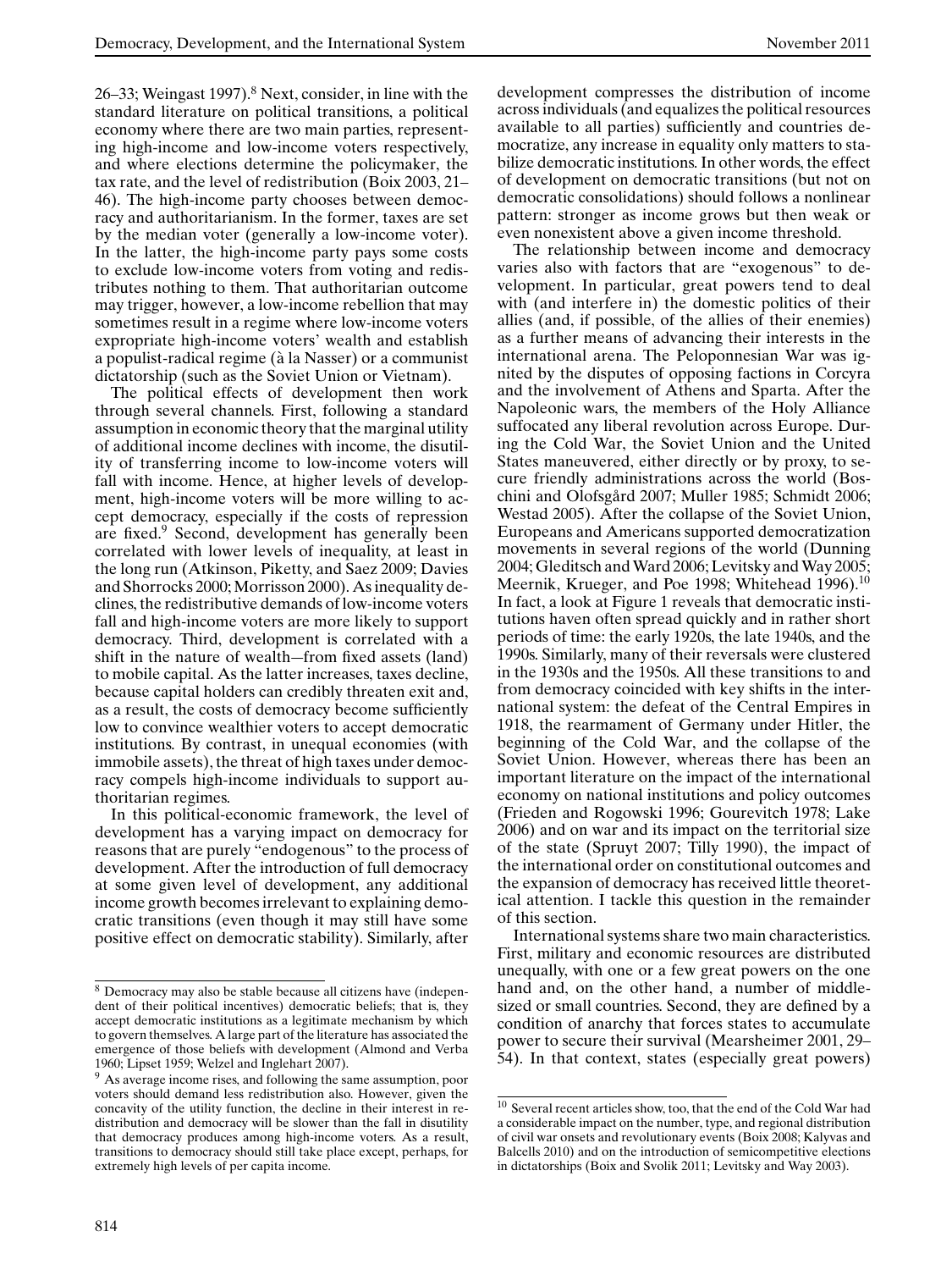rely, as one of their instruments of foreign policy, on the development of alliances and the construction of networks of clients. Within that relationship, great powers (acting as patrons) provide their allies (or clients) with some military guarantees (from financial aid to troops) in exchange for political and strategic allegiance as well as access to the client's resources and markets (Bercovitch 1991). Great powers may decide to intervene in the domestic politics of small countries with two goals in mind: to shore up an alliance, which could collapse if there was some regime or government change in the client's state; and to avoid the emergence of domestic actors within the small state that could threaten the domestic institutions of the great power.

The extent and direction of foreign intervention varies as a function of two factors: the political institutions, authoritarian or democratic, of great powers; and the structure of the international system, which, depending on how many great powers are in place, may be broadly divided between unconstrained and constrained. In an unconstrained system there is a single hegemon (such as the United States after 1990) or a concert of great powers operating under a common security regime, such as the Holy Alliance after the Congress of Vienna (Jervis 1982). In a constrained system, instead, several great powers (from two to many) compete for hegemony and check each other. With these distinctions in mind, I first describe the foreign policy preferences of each type of great power and show how they will play out in an unconstrained world. I then discuss how great powers will behave in a constrained international system.

In an unconstrained world, where the hegemon is autonomous to follow its most preferred policy, an authoritarian great power supports authoritarianism among its clients for two reasons. First, dictators (who often owe their positions to the aid of the great power) guarantee the status quo (i.e., the patron–client relationship) better than democracies because the electoral victory of the opposition under free elections may result on the client reneging from a pact with the great power. Second, a democratic regime in a small country may be used as a base to spread democratic ideas and to support a democratic movement within the authoritarian great power.<sup>11</sup> The period from 1815 to the Crimean War provides a contemporary instance of authoritarian hegemony. Whereas England took a neutral, noninterventionist stance, the members of the Holy Alliance acted as a de facto unified great power in Europe from 1815 to 1848 and, following the Troppau protocol of 1820, where they agreed "to bind themselves, by peaceful means, or if need be, by arms, to bring back the guilty state into the bosom of the Great Alliance," intervened systematically to suffocate liberal rebellions across the continent: in Naples (1821), Piedmont (1821), Spain (1822–23), Italy (1830–32), Poland (1830–32), Cracow

 $\frac{11}{11}$  When there is an unconstrained authoritarian hegemon, the second justification is likely to be more relevant than the first one because the threat of a client reneging from the pact is small given that there is no (democratic) great power competing with the hegemon.

(1846), Hungary (1849), and Tuscany, Modena, and Parma (1849–55) (Schroeder 1976; Taylor 1954).<sup>12</sup>

In contrast, a democratic hegemon faces the following dilemma. On the one hand, it prefers democracy, due to a relatively strong ideational commitment to human rights and elections among its public opinion consider, for example, the agitation in nineteenthcentury Britain in favor of national minorities in the Balkans (Bass 2008) or the current Western support for conditional foreign aid programs (Weinert 2007; Whitehead 1986).<sup>13</sup> On the other hand, it may support a nondemocratic regime, for two reasons. First, democracies may be less reliable allies because, as I pointed out before, international pacts are subject to shifting electoral majorities.<sup>14</sup> Second, democracies may be rather unstable regimes that can lead to open violence, civil wars, and the introduction of a (communist or populist) revolutionary regime strongly opposed to a democratic great power. Whether they are unstable or not depends, however, on their level of development. As pointed out earlier, in poor countries, with a small middle class and a thin political center, politics oscillates between authoritarianism and revolution—and the chances of consolidating democracy are low. In developed countries, the domestic political game takes place between the authoritarian status quo and democratization.

In an unconstrained world, the democratic hegemon tends to favor the spread of democracy because the costs of a democratic collapse are low: There is no alternative great power that can coopt a revolutionary government. That would explain why the United States supported the expansion of democracy across the world after the collapse of the Soviet Union in 1990–91. Naturally, even in an unconstrained system, a democratic hegemon may resist the process of democratization within countries that are socially polarized (and have a high revolutionary risk) and that have a high strategic value from a geopolitical point of view. The United States's support for most authoritarian regimes in the Middle East after the fall of the Berlin Wall and its recent (and extremely costly) pro-democracy interventions in the area are two sides of the same coin: Washington deemed liberal oppositions in the Arab world too weak to succeed on their own, especially under the shadow of Islamic terrorism and the regional status of Iran (Bellin 2004; Jamal 2011; Quandt 1993; Rutherford 2008; Wittes 2008).

The structure of incentives changes in a system with several great powers competing for hegemony. In a multipolar order in which great powers are divided into politically homogeneous blocks (with democracies on one side and nondemocracies on the other), the political stakes at play in a small country (and the incentives for great powers to intervene) are higher,

<sup>12</sup> The only exception was Belgium in the 1830s, due to Britain's direct intervention, through a convention signed with France in 1832 to protect the new state against any foreign threats.

An additional reason may be the belief that, following democratic peace theory, liberal countries do not fight with each other.

<sup>&</sup>lt;sup>14</sup> For the opposite claim that democracies may be more reliable allies than dictatorships, see Lipson (2003).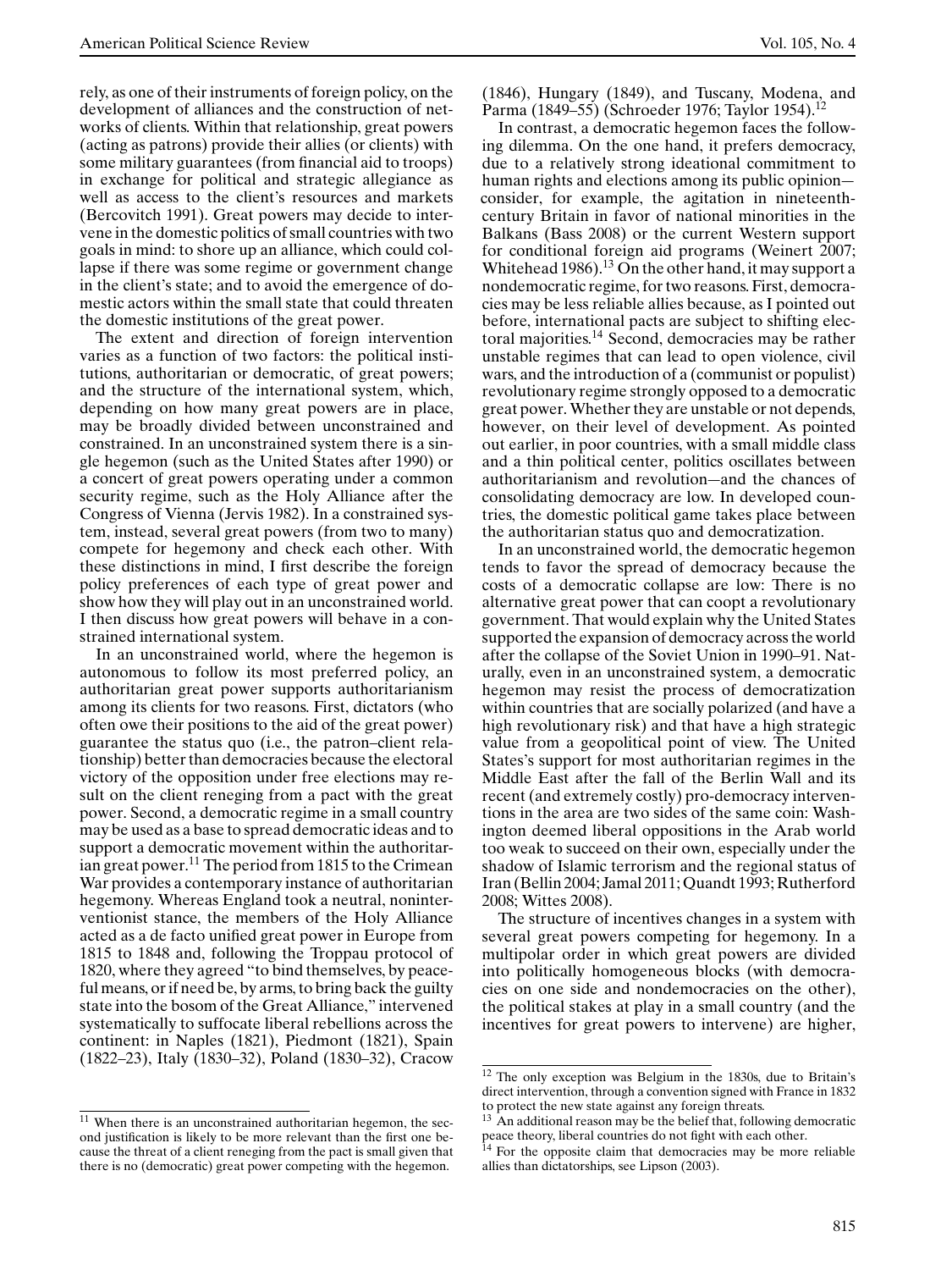because any regime change may lead to a foreign policy realignment. As discussed before, the nature of the intervention will depend on the internal conditions of the small country. In poor countries, where the threat of revolution is high, the democratic great power now has stronger preferences for an authoritarian outcome—especially if the competing great power benefits from and supports a revolutionary movement. That explains the United States's strategy in Latin America and South Asia at the peak of the Cold War (Muller 1985; Schmidt 2006; Westad 2005). In developed countries, where the probability of having a stable democracy is high, the democratic superpower will probably favor democratization. That corresponds to the American strategy toward Southern Europe in the late 1970s and Korea and Taiwan in the late 1980s, right after those areas had experienced long periods of sustained growth.<sup>15</sup> In turn, authoritarian great powers will continue to support the authoritarian status quo or, if they are leftleaning, will shore up a revolutionary regime (Adelman 1986; Kinzer 2006).

In a multipolar order where cooperation and alliances among great powers do not follow a political or ideological cleavage (i.e., where there is a mix of authoritarian and democratic great powers within each alliance), no great power invests any extra resources in maintaining the regime type of its clients or changing those of its enemies. Intervening would be tantamount to questioning the legitimacy of the institutions of the great power with which it is allied. That kind of international order prevailed after the breakdown of the European concert during the Crimean War: liberal England and Napoleon III's France allied against Russia in the 1850s; imperial France supported the liberal movement of Italian unification in the 1860s; the French Republic and the Russian czar struck a defensive pact against the central empires in the late nineteenth century (Schroeder 1976). A similar international order prevailed over the brief period in which the Soviet Union and the United States fought Hitler. Under this kind of international order, we should expect income to be "unconditionally" correlated with democracy.

## **RETESTING THE MODERNIZATION HYPOTHESIS**

To test the effects of development on democracy, I first regress the level of democracy on income, employing the universe of sovereign countries from 1820 (that is, a time where there were hardly any democracies) to 2000 (Table 1, columns (1) to (3)). The estimation procedure is based on a standard pooled OLS regression in which the value of democracy is regressed on the lagged values of democracy and per capita income and includes a full set of country dummies (to control for country-specific traits) as well as year dummies (to capture any common shocks to all countries).<sup>16</sup> The Polity IV index of democracy, which ranges from −10 to 10, has been normalized here from 0 to 1. To maximize the number of observations, data on per capita income are based on Bourguignon and Morrisson (2002) and Heston, Summers, and Alden  $(2002).<sup>17</sup>$  Column  $(1)$  reports the results for observations collected every five years. Column (2) does the same for 10-year intervals. Column (3) looks at 25-year periods. For the purposes of comparison, columns (4) and (5) reproduce the results of Acemoglu et al. (2008) for the 5-year and 10-year data for the period 1960–2000.

The coefficient of per capita income is statistically significant in the sample that includes all of the country-years of the two first waves of democratization (columns (1) through (3)). Take, for example, column (2), based on 10-year data. From a substantive point of view, its coefficient of 0.124 implies that a 10% increase in per capita income should lead to a short-term increase of about 0.0124 in the democracy index. Because we are controlling for the lagged value of democracy, it is more appropriate to consider the long-run effects of income on democracy (shown in the fifth row): A 10% increase in per capita income translates into an increase of 0.02 in the index of democracy; and doubling per capita income implies a shift of 0.2 points on a scale from 0 to 1.<sup>18</sup> Because GDP per capita has increased more than 10-fold in developed countries in the last two centuries, development must have been a powerful factor (or, pending some proof of causality, a powerful correlate) in the general process of democratization. As noted before, these results contradict the findings of Acemoglu et al. (2008). This is probably because Acemoglu et al. (2008) rely on only about 25 countries (even though the number of sovereign countries was over 50 in 1900 and almost 200 by 2000) and data for 1875 to 2000 grouped in 25-year periods. This yields six observations per country and leads to extremely limited within-country temporal variance.

## **Robustness Tests**

Before the relationship between development and democracy is examined in more detail, the last four

<sup>&</sup>lt;sup>15</sup> See, for example, Fowler (1999) for an analysis of the arguably key role played by the United States in the democratization of Korea. Fowler explicitly compares the crisis of 1979–80, where the United States, worried about getting another Iran, preferred the authoritarian status quo, with the democratic transition of 1987, strongly supported by Washington.

<sup>16</sup> A Fisher test to examine the presence of unit roots in the panel data (for the continuous index and the Boix–Rosato index) rejects the null hypothesis very strongly (with  $p \leq .01$ ) and indicates that residuals are stationary.

 $17$  The postwar data for per capita income are taken from Heston, Summers, and Alden (2002). The pre–World War Two data come from Bourguignon and Morrisson (2002), who rely on Maddison (2003) to estimate per capita incomes. Both data sets were merged after the Bourguignon–Morrisson data were adjusted to make them comparable to the Heston–Summers–Alden data. Even before the adjustment, the two data sets are extremely well correlated: for the postwar period the correlation coefficient is 0.984.

 $\overline{18}$  Given a coefficient of lagged democracy of 0.374 (in column (4)), the cumulative effect of a 100% increase in GDP per capita is 0.124/  $(1 - 0.374)$  or about 0.198.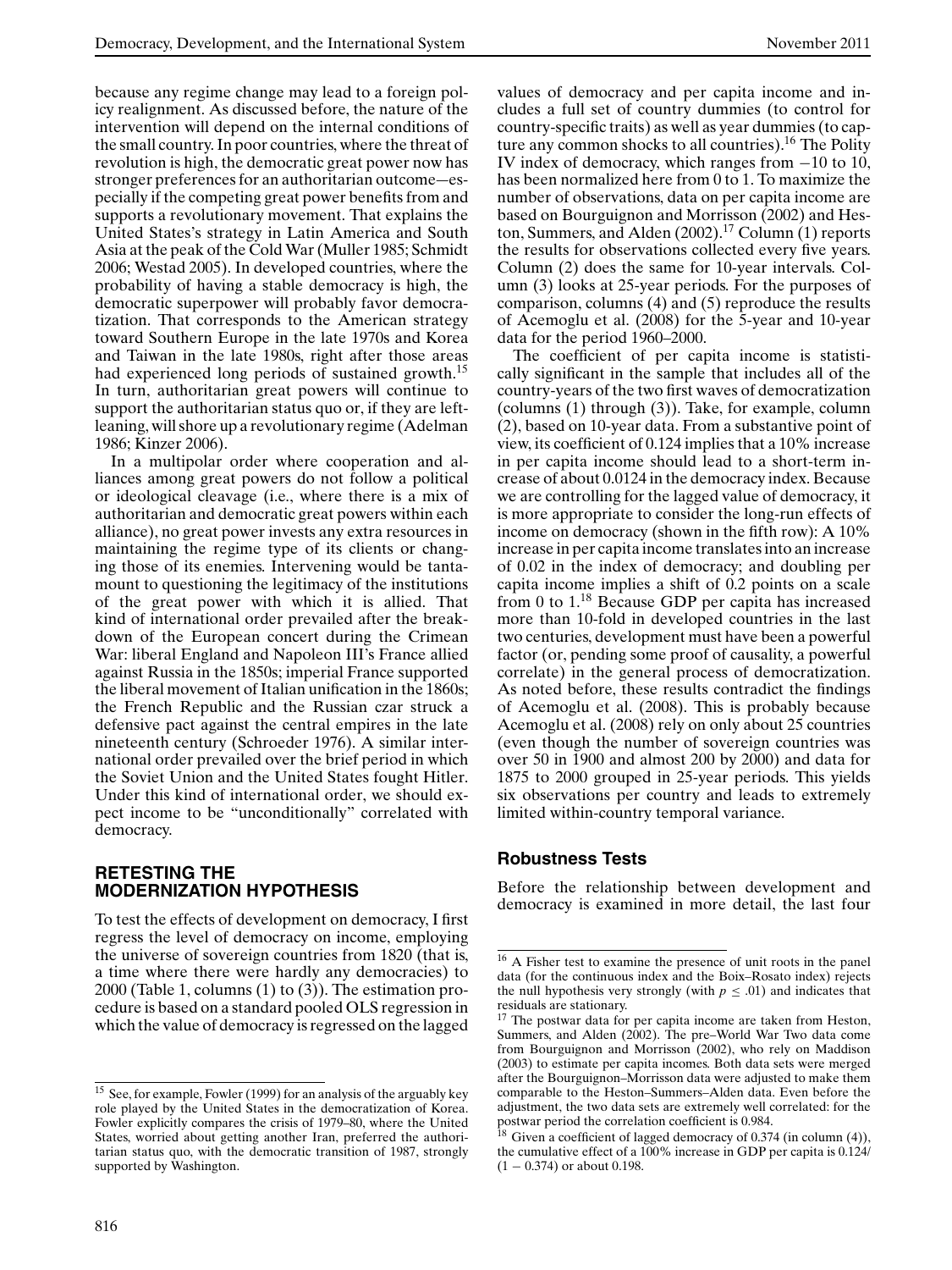|                                                                                                                                                                                                                                                                                                                                                                                                                                                                          |                                    | 1820-2000                           |                                   |                                |                          |                                    | 1960-2000                          |                               |                                     |
|--------------------------------------------------------------------------------------------------------------------------------------------------------------------------------------------------------------------------------------------------------------------------------------------------------------------------------------------------------------------------------------------------------------------------------------------------------------------------|------------------------------------|-------------------------------------|-----------------------------------|--------------------------------|--------------------------|------------------------------------|------------------------------------|-------------------------------|-------------------------------------|
|                                                                                                                                                                                                                                                                                                                                                                                                                                                                          |                                    |                                     |                                   | (Acemoglu et al. 2008)         |                          |                                    | Robustness Tests (10-year data)    |                               |                                     |
|                                                                                                                                                                                                                                                                                                                                                                                                                                                                          | 5-year<br>(1)                      | 10-year<br>(2)                      | 25-year<br>(3)                    | 5-year<br>(4)                  | 10-year<br>(5)           | Maddison<br>Data<br>(6)            | <b>After 1900</b><br>(7)           | After<br>1920<br>(8)          | Binary<br>Democracy<br>Index<br>(9) |
| Democracy $t - 1$<br>Log GDP per                                                                                                                                                                                                                                                                                                                                                                                                                                         | $0.660***$<br>(0.037)<br>$0.036**$ | $0.374***$<br>(0.060)<br>$0.124***$ | $0.255***$<br>(0.090)<br>$0.172*$ | .449***<br>(0.063)<br>$-0.006$ | .060<br>(0.091)<br>0.007 | $0.205**$<br>(0.088)<br>$0.197***$ | $0.199***$<br>(0.069)<br>$0.121**$ | 0.077<br>(0.082)<br>$0.148**$ | $0.292***$<br>(0.061)<br>$0.160***$ |
| capita $t-1$<br>Implied cumulative<br>effect of income                                                                                                                                                                                                                                                                                                                                                                                                                   | (0.018)<br>0.106                   | (0.038)<br>0.198                    | (0.98)<br>0.232                   | (0.039)<br>$-0.011$            | (0.070)<br>0.007         | (0.063)<br>0.248                   | (0.051)<br>0.151                   | (0.063)<br>0.160              | (0.047)<br>0.226                    |
| Observations<br>Countries<br>$R^2$                                                                                                                                                                                                                                                                                                                                                                                                                                       | 2,170<br>154<br>0.81               | 989<br>148<br>0.66                  | 295<br>86<br>0.58                 | 854<br>136<br>0.82             | 419<br>114<br>0.77       | 497<br>113<br>0.60                 | 676<br>138<br>0.55                 | 577<br>135<br>0.45            | 1,104<br>158<br>0.56                |
| Note: Fixed-effects OLS regressions with country dummies, time dummies, and robust standard errors clustered by country in parentheses. The implied cumulative effect of income<br>represents the coefficient estimate of log GDP per capita $t - 1/(1 -$ democracy $t - 1)$ . The dependent variable is the Polity index of democracy, normalized from 0 to 1, except in<br>column (7).<br>*** $p < .01$ ; ** $p < .05$ ; * $p < .10$ ; standard errors in parentheses. |                                    |                                     |                                   |                                |                          |                                    |                                    |                               |                                     |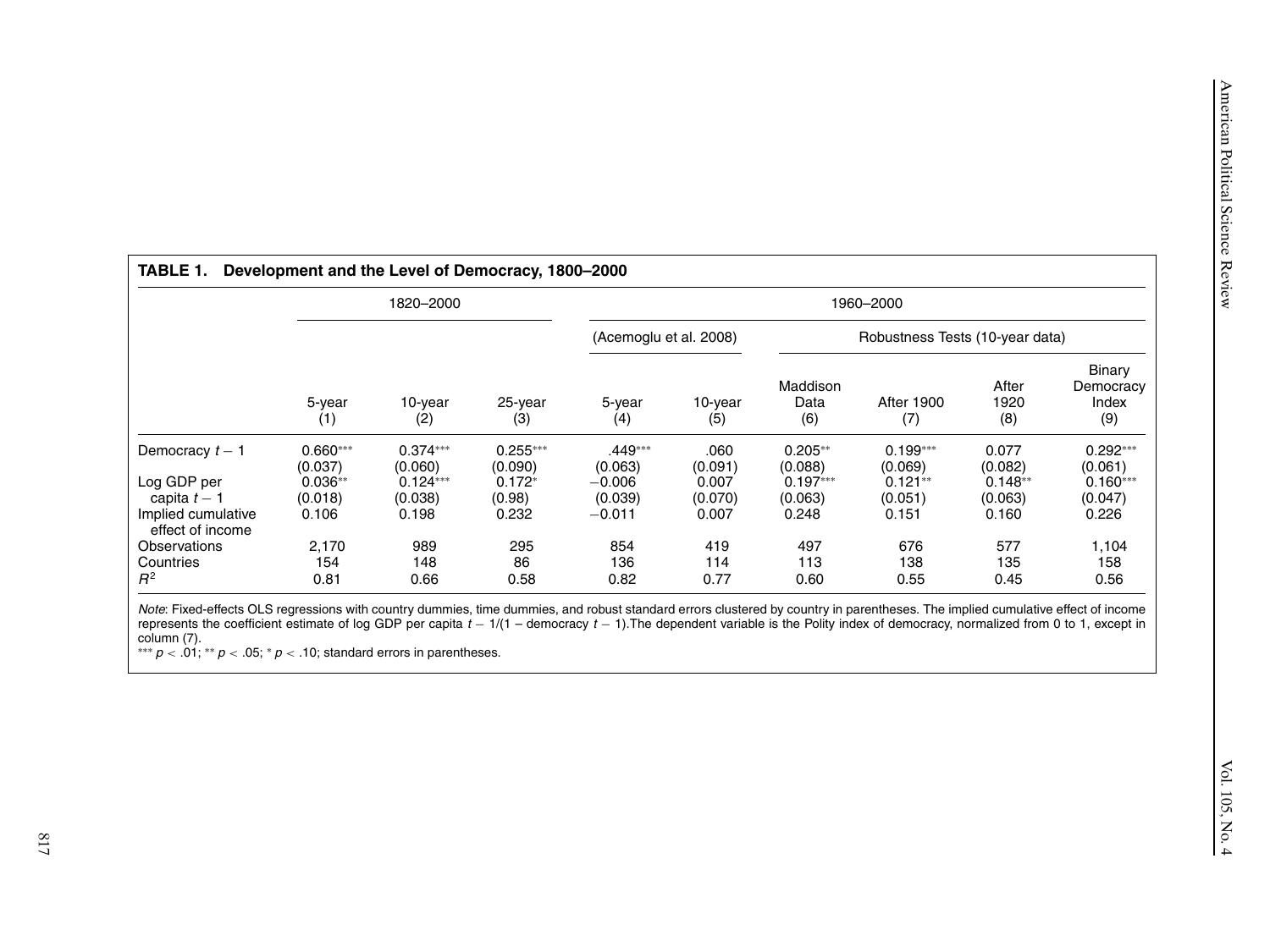columns of Table 1 probe the robustness of the results. Column (6) reports the effects of per capita income, employing income data taken from Maddison only. Because income data from the nineteenth century may be more prone to measurement error, the next two estimations limit the analysis to twentieth-century observations: after 1900 in column (7) and after 1920 in column (8). Finally, column (9) employs the Boix– Rosato dichotomous measure of democracy as the dependent variable. In all instances, per capita income is statistically significant. The long-run political effect of doubling per capita income continues to fluctuate around 0.2 points.<sup>19</sup>

## **Instrumentation of Income**

The possibility of simultaneous causation in the relationship between income and democracy calls for an exogenous measure of the variation in levels of development. Because there is probably no single ideal source of exogenous variation, I employ four alternative instruments in Table 2. For each instrument, Table 2 reports two models: The first one (columns  $(1A)$ ,  $(2A)$ ,  $(3A)$ , and  $(4A)$ ) includes country fixed effects; the second one (columns (1B), (2B), (3B), and (4B)) adds year dummies. In presenting each instrument I consider whether it meets the two central requirements of instrumental variable estimation: That it is valid, i.e., that it fulfills the exclusion condition and is uncorrelated with the dependent variable; and that it is not a weak instrument, i.e., that it is well correlated with the instrumented variable. To assess the second condition I employ, in addition to the results of the first-stage estimation, a statistical test recently developed by Stock and Yogo (2005) to probe the statistical strength of the instrument. Because the two-stage leastsquares procedure generally estimates variances with a downward bias in finite samples, it may distort the standard significance tests and lead to too many type II errors. Employing the Cragg–Donald statistic, Stock and Yogo (2005) derive a set of critical values to determine whether the nominal 5% two-stage least-squares *t*-test on the instrumented coefficient in fact exceeds a certain threshold *r*, such as 10%, and therefore is based on a weak instrument.

Following Acemoglu et al. (2008), I first instrument income through trade-shares between countries. The results are presented in columns  $(1A)$  and  $(1B)$ .<sup>20</sup> The instrument of income,  $Y_{it-1}$ , is a weighted sum of world income for each country *i*, with weights varying across countries as a function of their trade-shares with other

countries *j*,

$$
\hat{Y}_{it-1} = \sum_{j=1, j \neq i}^{N} \omega_{ij} Y_{jt-1},
$$

where  $\omega$  is the share of trade between country *i* and country *j* in the GDP of country *i*. In line with Acemoglu et al. (2008), I calculate trade-shares during the postwar period using IMF data on trade-shares between 1980 and 1989. I also calculate separate tradeshares for the period before 1940 with data collected by Oneal and Russett (1999) on export dyads for the period 1900–1930.21 According to Acemoglu et al. (2008, 824–25), the trade-shares instrument meets the exclusion condition. As for its strength, the coefficient on the instrumental variable is positive and statistically significant in the first-stage estimation. The Stock-Yogo test (last row of Table 2) shows, however, that we cannot reject the null hypothesis that the true significance level of hypothesis tests about the coefficient of the instrumented variable is smaller than 10% when the usually stated significance level is 5%. In Model A1, the null hypothesis can only be rejected at the threshold of 15%. In fact, in Model 1B it cannot even be rejected at a 25% threshold.

The second instrument (columns (2A) and (2B)) employs the index of genetic distance (measuring the time since two populations shared common ancestors) developed by Spolaore and Wacziarg (2009). As discussed by Spolaore and Wacziarg, the index proxies the costs of technological diffusion, and as such it may be taken as a good predictor of the time it takes a country to experience modern growth rates. Genetic distance may be correlated also with democracy directly, because genetic proximity may facilitate, for example, the diffusion of some cultural patterns, democratic beliefs, and so on. A priori, there is no way to exclude those channels. However, notice that in the first half of the nineteenth century genetic distance was strongly correlated with the level of development (the correlation coefficient is −0.57 for income in 1850) but not with political regime  $(r = -0.07$  in 1850). Exploiting this fact, I build the instrument as the interaction of the genetic distance and a historical trend calculated as "year<sub>t</sub>  $- 1800$ ." The time trend captures the fact that income levels (but not democracy levels) have been strongly correlated over time across countries—as is apparent in Figures 3 and 4. Nonetheless, I also control for possible direct channels between genetic distance and democracy by introducing two additional variables: first, the level of democracy of all countries *j* weighted by the genetic proximity of each country *j* to country *i*; second, the average level of democracy in the region to which each country *i* belongs. The instrument is statistically strong: It is significant in the first stage; moreover, according to

<sup>19</sup> Additional robustness tests not reported here include balanced panels for 1870–2000, 1900–2000 and 1920–2000; models with two lags of both income and the polity index; and the Arellano–Bond GMM estimation method with income instrumented through a double lag. In all these tests, income continues to be positive and statistically significant.

<sup>20</sup> Acemoglu et al. (2008) employ two instruments for income: the savings rate and trade shares between countries. However, because data on saving rates are scarce before 1950, in this article I rely on trade data. Instrumentation may alleviate the problem of measuring per capita income in poor countries (Deaton 2005).

<sup>21</sup> The data compiled by Oneal and Russett are taken from bilateral trade data compiled by the League of Nations for the interwar period, complemented by data from *The Statesman's Yearbook* for the pre– World War I era.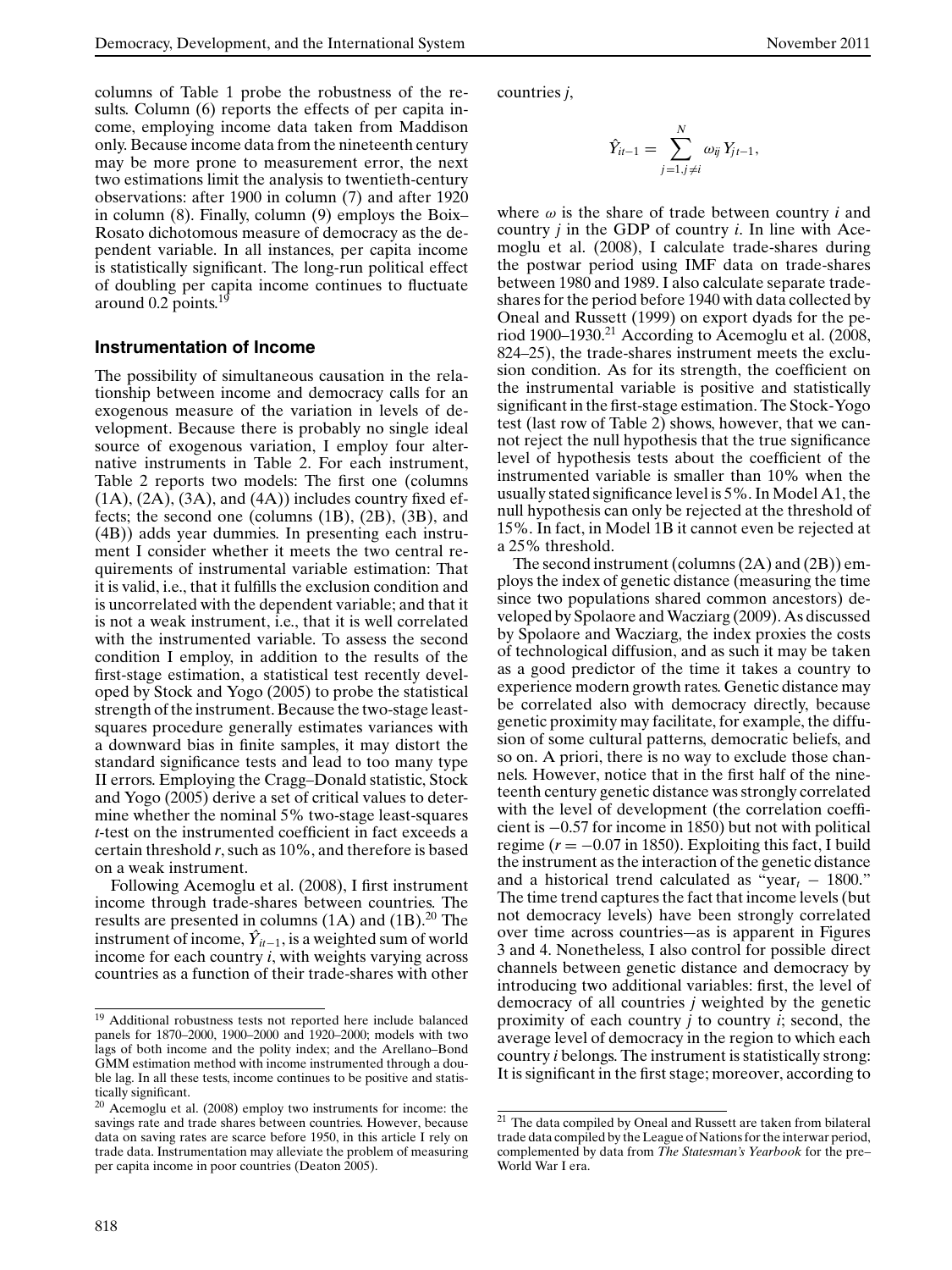|                                                                                                                                      |                                                | Instrumentation                               |                                               |                                       |                                              |                                       |                                            |                                       |                                              |                                                | <b>Granger Causality Test</b>              |                                               |  |  |
|--------------------------------------------------------------------------------------------------------------------------------------|------------------------------------------------|-----------------------------------------------|-----------------------------------------------|---------------------------------------|----------------------------------------------|---------------------------------------|--------------------------------------------|---------------------------------------|----------------------------------------------|------------------------------------------------|--------------------------------------------|-----------------------------------------------|--|--|
|                                                                                                                                      |                                                |                                               | Second stage: Democracy as Dependent Variable |                                       |                                              |                                       |                                            |                                       |                                              | Democracy                                      |                                            | <b>Executive Constr.</b>                      |  |  |
|                                                                                                                                      | (1A)                                           | (1B)                                          | (2A)                                          | (2B)                                  | (3A)                                         | (3B)                                  | (4A)                                       | (4B)                                  | (5)                                          | (6)                                            | (7)                                        | (8)                                           |  |  |
| Democracy $t - 10$                                                                                                                   | $0.200*$<br>(0.118)                            | $0.320***$<br>(0.112)                         | $0.377***$<br>(0.040)                         | $0.352***$<br>(0.043)                 | $0.426***$<br>(0.036)                        | $0.392***$<br>(0.037)                 | $0.438***$<br>(0.036)                      | $0.394***$<br>(0.038)                 | $0.315***$<br>(0.067)                        | 0.056<br>(0.037)                               |                                            |                                               |  |  |
| Democracy $t - 20$                                                                                                                   |                                                |                                               |                                               |                                       |                                              |                                       |                                            |                                       | $0.123*$<br>(0.065)                          | 0.047<br>(0.037)                               |                                            |                                               |  |  |
| Rule of Law $t - 10$                                                                                                                 |                                                |                                               |                                               |                                       |                                              |                                       |                                            |                                       |                                              |                                                | $0.326***$<br>(0.070)                      | 0.014<br>(0.029)                              |  |  |
| Rule of Law $t - 20$                                                                                                                 |                                                |                                               |                                               |                                       |                                              |                                       |                                            |                                       |                                              |                                                | $0.117*$<br>(0.066)                        | $0.063*$<br>(0.032)                           |  |  |
| Log GDP<br>Per capita $t - 10$<br>Log GDP<br>Per capita $t - 20$                                                                     | $0.313***$<br>(0.119)                          | 0.266<br>(0.357)                              | $0.145***$<br>(0.018)                         | $0.212***$<br>(0.043)                 | $0.135***$<br>(0.015)                        | $0.219***$<br>(0.024)                 | $0.125***$<br>(0.016)                      | $0.216***$<br>(0.026)                 | $0.210***$<br>(0.070)<br>$-0.119$<br>(0.074) | $1.032***$<br>(0.082)<br>$-0.174**$<br>(0.086) | $0.131*$<br>(0.076)<br>$-0.102$<br>(0.070) | $1.033***$<br>(0.079)<br>$-0.161*$<br>(0.087) |  |  |
|                                                                                                                                      | First stage for log GDP per capita $t - 10$    |                                               |                                               |                                       |                                              |                                       |                                            |                                       |                                              |                                                |                                            |                                               |  |  |
|                                                                                                                                      | Trade-shares                                   |                                               | Genetic Distance*<br><b>Time Trend</b>        |                                       | Initial Income Ratio*<br><b>World Growth</b> |                                       | Initial Income Ratio*<br><b>Time Trend</b> |                                       |                                              |                                                |                                            |                                               |  |  |
| Democracy $t - 10$<br>Trade-weighted log GDP $t - 10$                                                                                | $0.910***$<br>(0.090)<br>$0.014***$<br>(0.004) | $0.290***$<br>(0.043)<br>$0.005**$<br>(0.002) | $0.360***$<br>(0.050)                         | $0.347***$<br>(0.051)                 | $0.340***$<br>(0.056)                        | $0.299***$<br>(0.050)                 | $0.135**$<br>(0.059)                       | $0.239***$<br>(0.051)                 |                                              |                                                |                                            |                                               |  |  |
| Genetic Distance* Time Trend<br>Home/World Income in 1850*<br>Annual Median World Income<br>Home/World Income in 1850*<br>Time Trend |                                                |                                               | $-0.634***$<br>(0.015)                        | $-0.602***$<br>(0.026)                | $0.397***$<br>(0.012)                        | $0.316***$<br>(0.012)                 | $9.013***$<br>(0.232)                      | 7.539***<br>(0.287)                   |                                              |                                                |                                            |                                               |  |  |
| <b>Year Dummies</b><br>Country-Fix. Eff.<br>Observations<br>Countries<br>$R^2$<br>Stock-Yogo test <sup>\$</sup>                      | N<br>Y<br>892<br>119<br>0.14<br>At 15%         | Υ<br>Y<br>892<br>119<br>0.83<br>Not Rej.      | N<br>Y<br>679<br>97<br>0.78<br>At 10%         | Y<br>Y<br>679<br>97<br>0.80<br>At 10% | N<br>Y<br>728<br>60<br>0.75<br>At 10%        | Y<br>Y<br>728<br>60<br>0.82<br>At 10% | N<br>Y<br>728<br>60<br>0.75<br>At 10%      | Y<br>Y<br>728<br>60<br>0.82<br>At 10% | Y<br>Y<br>810<br>130<br>0.68                 | Y<br>Y<br>852<br>133<br>0.96                   | Y<br>Y<br>815<br>130<br>0.67               | Y<br>Y<br>852<br>133<br>0.96                  |  |  |

<sup>\$</sup> Rejection of null hypothesis that instrument is statistically weak, i.e., the nominal value of the t-test (at 5%) based on IV statistics has an actual size that exceeds a given threshold (with the 819 threshold indicated for each model) (Stock–Yogo 2005).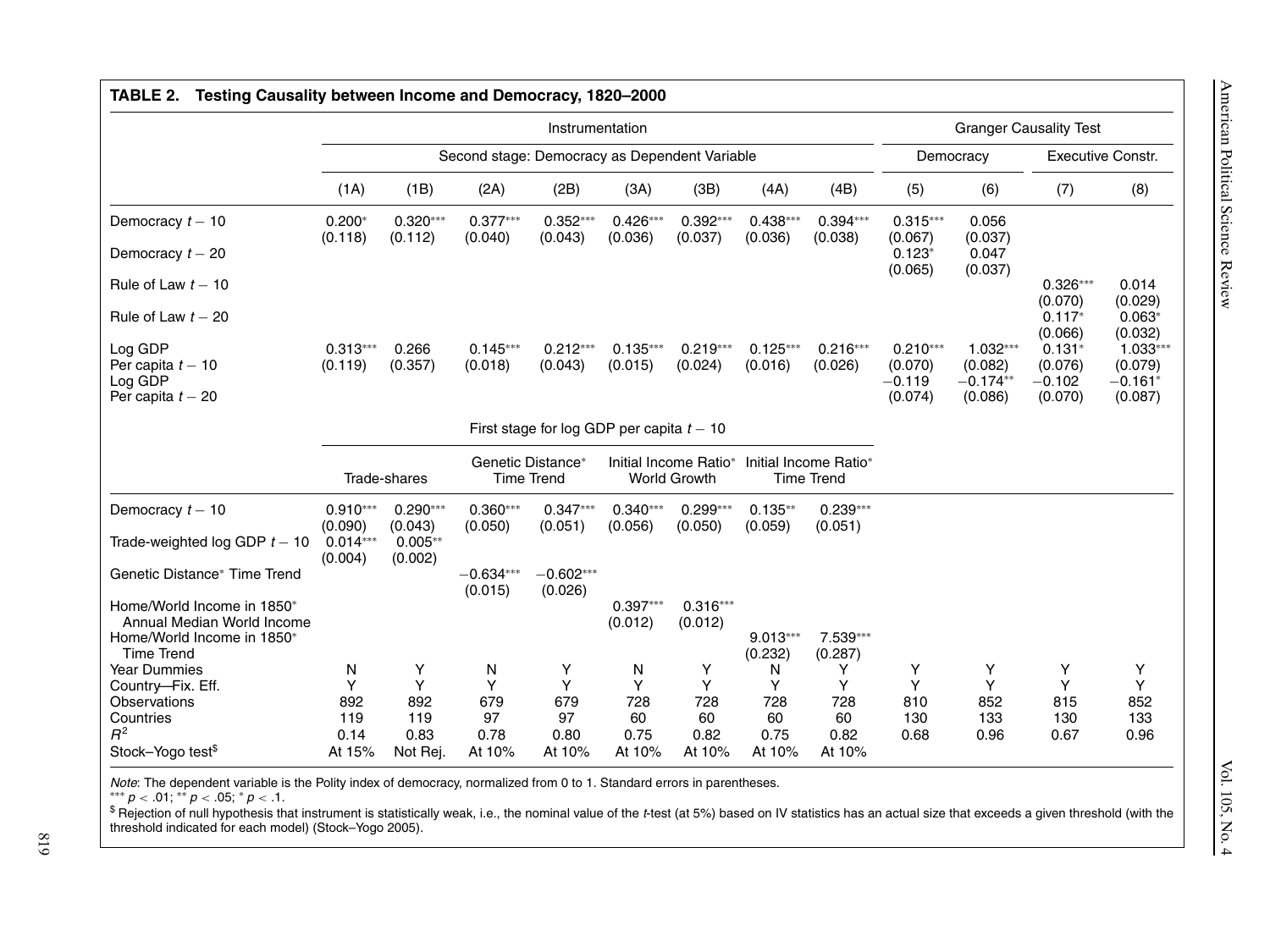the Stock–Yogo test, we can reject the null hypothesis of weak instrumentation at the strictest threshold of 10%.

The third and fourth instruments exploit the absence of any correlation between income and political regime before the first wave of democratization more directly. The third instrument is the ratio of each country's income to the world median income in 1850 multiplied by the world median income each year. Once again, the income ratio in 1850 is a strong predictor of income levels over time (as shown in Figure 3 and for the reasons pointed out, for example, in Lucas (2000)) but not of political regimes (especially at the onset of the period). In turn, the annual world median income approximates the growth trend of the last two centuries. Still, we cannot completely discard the possibility that the growth trend affects directly the introduction of democracy in country *i*—for example, it may change the proportion of country *i*'s democratic neighbors and, through some diffusion or imitation effect, lead to its democratization. Therefore, I also experiment with the introduction of two additional controls: the average level of democracy both at the world level and at the regional level (for the region of each country *i*).

Finally, the fourth instrument tries to get closer to satisfying the exclusion requirement by substituting a time trend (calculated as "2000 − year*t*") for the world median income (because the latter may lead to other changes affecting democracy directly). The time trend seems to be a sensible strategy because, excluding the crisis of 1929, growth has been rather steady across the world and, in spite of some income convergence, countries have not changed much in their relative positions (Quah 1996). However, here I also include controls for the average democracy both at the world and at the regional level to deal with the possibility that a general upward trend in development may affect democracy directly (through the channels mentioned before). The third and fourth instruments are statistically significant in the first-stage estimate. The null hypothesis of weak instrumentation is strongly rejected for both.

In all models except column (1B), the coefficient of the instrumented variable is positive and substantial in its size. Again, the long-run effect of doubling income leads to a shift of 0.2 to 0.3 points in the polity index. The inclusion of controls for the level of democracy of genetically similar countries and/or geographically close countries does not affect the variable of interest.22 Income may be thought of as having a causal impact on the process of democratization.

# **Granger Causality Test**

Taking advantage of the temporal structure of the data, I perform a direct Granger test between level of income and political regime with a two-lag model in columns (5) and (6) in Table  $2<sup>23</sup>$  In column (5), the dependent

variable is the continuous index of democracy: The lagged values of income significantly affect the level of democracy in the expected direction. In column (6) the dependent variable is income per capita: In this case the lagged values of democracy are not statistically significant (either individually or in a joint test). In short, income matters for democracy but not vice versa.

As discussed earlier, an important school of economic history claims that institutions matter for development (North 1990, 1–64). Columns (7) and (8) explore this claim through a Granger causality test in which the level of democracy is replaced by the level of executive constraints (as measured in Polity IV). More specifically, column (7) regresses executive constraints on income and shows that the level of income explains executive constraints—although the estimate is small in size. In turn, column (8) regresses income on executive constraints, finding that, as claimed by institutionalist theories of growth, the existence of institutional constraints matters to explain development. In other words, whereas columns (5) and (6) imply that the direction of the relationship goes from development to democracy, columns (7) and (8) point to a causal relation in both directions. Put together, these results have two implications that seem to reinforce this article's causal interpretation of the link between income and democracy. They show that, contrary to a strand of research that treats mass democracy and certain liberal institutions (such as the rule of law or a constrained executive) as two interchangeable phenomena, the index of democracy is not picking up a constitutional system of (executive) constraints but rather the existence of competitive elections with a very wide franchise. As a result, these estimates appear to confirm that the process of modernization has generally taken place through the following temporal sequence: A set of pro-growth institutions triggered a sustained period of economic development which in turn reinforced those institutions (columns (7) and (8)); and that growth fostered the social conditions that made democracy feasible (column (5)).

## **CHANGING IMPACT OF DEVELOPMENT ON DEMOCRACY**

The previous section reported two main results. First, the (unconditional) effect of income on the level of democracy is weak or nonexistent after World War Two (columns (4) and (5) in Table 1). Second, once we examine the whole evolution of political institutions since the early nineteenth century, that is, from the time when the vast majority of countries were authoritarian to today, income matters in explaining the process of democratization. I now turn to explore these two (seemingly contradictory) facts in more detail to determine why the impact of income on politics has varied over time.

Before I explore the key sources of the varying effect of income on democracy, Table 3 confirms the periodspecific effects of development. It does by looking separately at the main democratization periods identified

 $\overline{22}$  Models with controls are not reported in Table 2 but are available  $\frac{1}{23}$  and request.

A three-lag model produces the same results. Results are available from the author.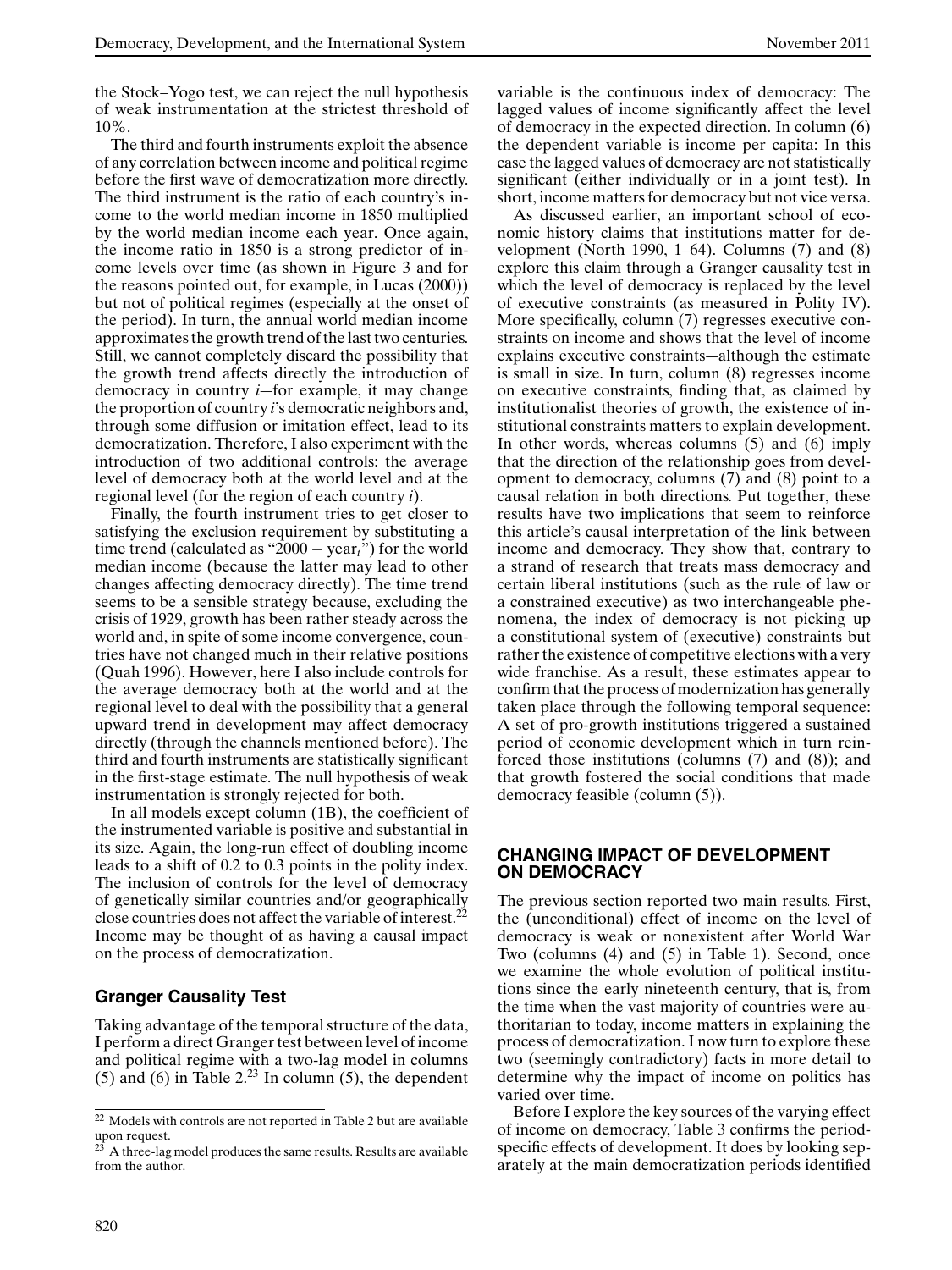|                                        |                                         |                                       |                            | Effect of Per Capita Income by Periods     |                                       |
|----------------------------------------|-----------------------------------------|---------------------------------------|----------------------------|--------------------------------------------|---------------------------------------|
|                                        | <b>Pre-first Wave</b><br>1800-49<br>(1) | <b>First Wave</b><br>1850-1920<br>(2) | Reversal<br>1920-44<br>(3) | Second Wave and<br>Reversal 1945-75<br>(4) | <b>Third Wave</b><br>1976-2000<br>(5) |
| Democracy $t - 10$                     | $-0.347$                                | $0.518***$                            | $-0.537**$                 | $-0.181**$                                 | $-0.487***$                           |
|                                        | (0.376)                                 | (0.062)                               | (0.223)                    | (0.090)                                    | (0.119)                               |
| Log GDP per capita $t - 10$            | 0.339                                   | $0.104*$                              | $-0.043$                   | 0.028                                      | $0.219**$                             |
|                                        | (0.346)                                 | (0.054)                               | (0.311)                    | (0.111)                                    | (0.088)                               |
| Implied cumulative effect<br>of income | 0.252                                   | 0.216                                 | $-0.028$                   | 0.024                                      | 0.147                                 |
| Observations                           | 74                                      | 383                                   | 99                         | 208                                        | 225                                   |
| Countries                              | 42                                      | 65                                    | 58                         | 94                                         | 122                                   |
| $R^2$                                  | 0.22                                    | 0.80                                  | 0.38                       | 0.46                                       | 0.00                                  |

**TABLE 3. Development and Democracy by Historical Periods**

Note: Fixed-effects OLS regressions with country dummies, time dummies, and robust standard errors clustered by country in parentheses. The dependent variable is the Polity index of democracy, normalized from 0 to 1. The implied cumulative effect of income represents the coefficient estimate of log GDP per capita  $t - 1/(1 -$  democracy  $t - 1$ ). \*\*\*  $p < .01$ ; \*\*  $p < .05$ ; \*  $p < .10$ ; standard errors in parentheses.

by the literature (Huntington 1990, 19–30): the period up to the liberal revolutions of 1848–49 (column (1)); the first wave of democratization, from 1850 to 1920 (column (2)); the interwar period of democratic reversal (column (3)); the postwar period (including a brief second wave of democratization and its reversal) (column (4)); and the latest wave of democratization, which started in Southern Europe in the late 1970s (column (5)). Income per capita had no effect on political regimes in the first half of the nineteenth century. It had a strong effect, however (with a coefficient of 0.104), from the demise of the Holy Alliance through the post– World War One settlement. It had no impact during the critical decades leading to World War Two and during the peak of the Cold War. Finally, it turned out to have a very substantive effect (with a point estimate of 0.219) during the third wave of democratization.<sup>24</sup>

As pointed in the second section, the process of development is likely to have a positive but nonlinear effect on the level of democracy (particularly on the probability of democratic transitions): Beyond a certain level of income and after (or if) a country has become fully democratic, income does not play any further role in promoting democracy. With that in mind, Models 1 and 2 in Table 4 examine the varying effects of income at different stages of development through a spline function—below \$3,000, between \$3,000 and \$6,000, between \$6,000 and \$10,000, and above \$10,000.25 Column (1) estimates the spline model for the period before 1950. It shows that development always increases the level of democracy—the coefficient is 0.104. Not surprisingly (given that most countries had a per capita income below \$4,000 before World War Two), the coefficients for middle and upper income segments are not statistically significant (although they are in a joint test). Column (2) estimates the spline model for the whole period from 1820 to 2000. Income always matters (here with a coefficient of 0.066) and it is statistically significant in a joint test with the other income variables. For middle levels of development, per capita income accelerates that process: Each dollar, in log terms, over \$3,000 adds 0.010 points to the level of democracy. However, the effects of per capita income wear off as development progresses beyond a certain threshold: Above \$6,000 the coefficient drops to 0.005; over \$10,000, the coefficient becomes negative (−0.006), implying that the impact of development on democracy flattens out. A simulation of column (2) shows that, given an initial (and arbitrarily set) polity index of 0.5, 10 years later the polity index is 0.42 in a country with a per capita income of \$1,000, 0.60 for a country with an income of \$4,000, and 0.69 for an income of \$8,000. Afterward, the polity index hardly grows—for an income of  $$20,000$  it is  $0.71$ <sup>26</sup>

The nonlinear effect of income on democracy shown in Table 4 may be interpreted from a historical point of view as follows. Until the first half of the twentieth

<sup>24</sup> Employing different time specifications (such as using the two World Wars to split the sample or restricting the period of investigation gradually to after 1850, 1900, 1920, and 1945) yields similar results. The level of income is not statistically significant in the postwar period, but it is in samples with longer periods of time.

<sup>&</sup>lt;sup>25</sup> The income variables are defined as the corresponding per capita income above a given threshold and zero below. To check the robustness of the results in Table 4, I have run the spline function experimenting with different thresholds. In all cases, the results are similar: the marginal effect of income on democratic transitions declines with income.

<sup>&</sup>lt;sup>26</sup> Given that the polity index of democracy stops at  $+10$  (1 in the normalized index of this article) and that a substantial fraction of countries are coded at the highest level (almost 20% after 1950), we cannot discard the possibility that the declining effects of income on the level of democracy are a statistical artifact due to right-censoring of the data. However, this possibility seems to be less convincing in view of the regime transition models that sort democratic breakdowns from democratic transitions, reported in columns (3) through (6) in Table 4.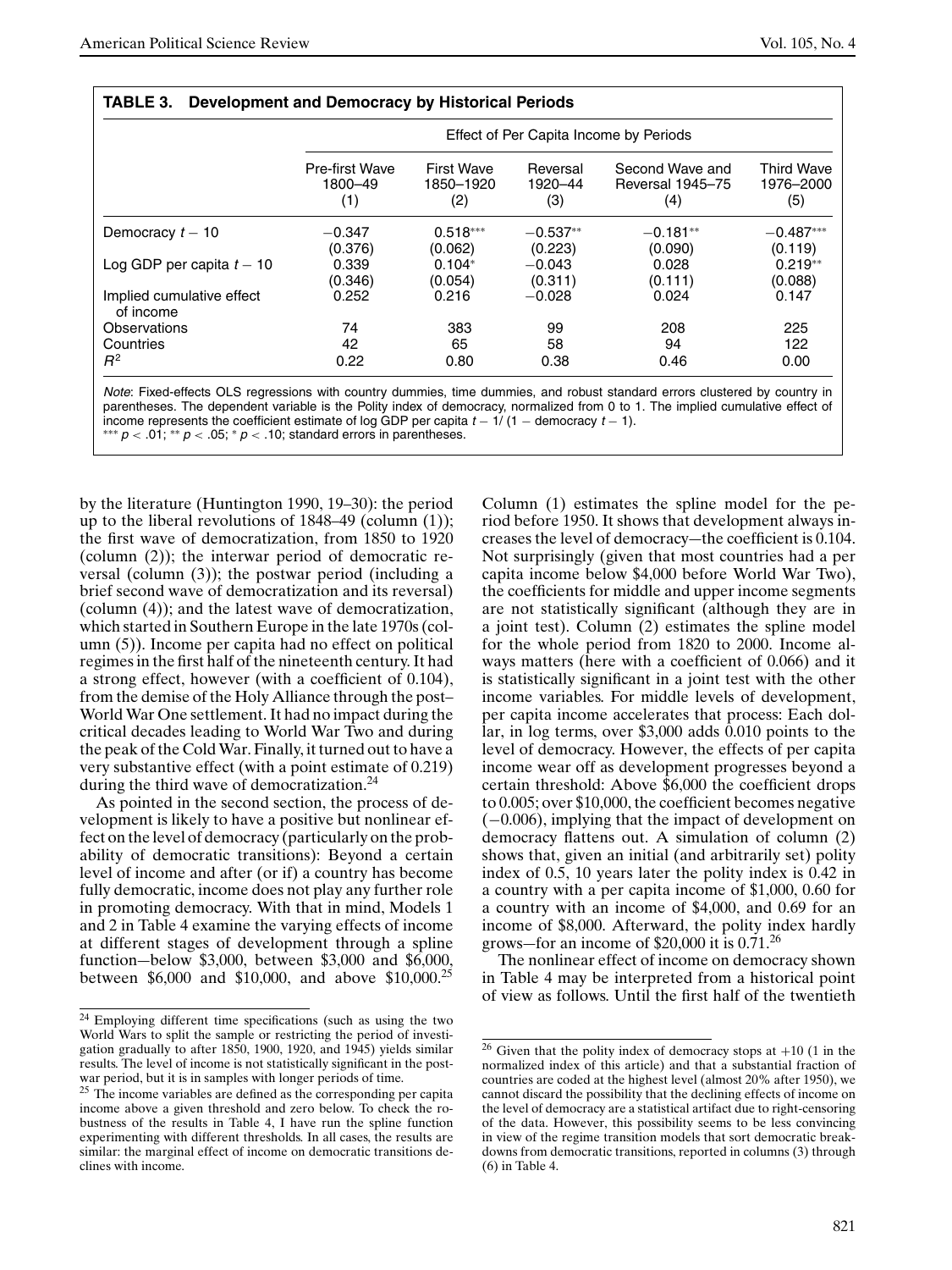|                                                                            |                                 |                                              |                                                 |                                             | <b>Regime Transitions</b>         |                                                     |  |
|----------------------------------------------------------------------------|---------------------------------|----------------------------------------------|-------------------------------------------------|---------------------------------------------|-----------------------------------|-----------------------------------------------------|--|
|                                                                            | Levels of Democracy             |                                              |                                                 | Continuous Index of<br>Democracy            | Dichotomous Index of<br>Democracy |                                                     |  |
|                                                                            | 1820-1950<br>(1)                | 1820-2000<br>(2)                             | Democratic<br>Transition<br>(3)                 | Democratic<br><b>Breakdown</b><br>(4)       | Democratic<br>Transition<br>(5)   | Democratic<br><b>Breakdown</b><br>(6)               |  |
| Democracy $t - 10$                                                         | $0.410***$<br>(0.081)           | $0.373***$<br>(0.059)                        | $0.657***$<br>(0.036)                           | $0.761***$<br>(0.034)                       | $0.573***$<br>(0.036)             | $0.719***$<br>(0.042)                               |  |
| Log GDP per capita $t-10$                                                  | $0.104**$<br>(0.052)            | $0.066$ $\hat{}$<br>(0.051)                  | $0.036$ $\sim$<br>(0.034)                       | $0.022$ $\sim$<br>(0.028)                   | $0.079$ $\sim$<br>(0.059)         | $0.020$ <sup>20</sup><br>(0.030)                    |  |
| Log GDP per capita $t-10$<br>(over \$3,000)                                | $0.002$ <sup>2</sup><br>(0.005) | $0.010**$<br>(0.004)                         | $0.007**$<br>(0.003)                            | $0.003$ $\sim$<br>(0.003)                   | $0.013**$<br>(0.006)              | $0.004$ <sup>22</sup><br>(0.006)                    |  |
| Log GDP per capita $t - 10$<br>(over \$6,000)<br>Log GDP per capita $t-10$ | $-0.005$ ^^<br>(0.003)          | $0.005$ $\sim$<br>(0.005)<br>$-0.006$ $\sim$ | $0.001$ ^^^<br>(0.004)<br>$-0.009*$             | $0.005$ $\sim$<br>(0.003)<br>$0.003$ $\sim$ | $-0.008$<br>(0.006)<br>$-0.010*$  | $0.006^{\circ}$<br>(0.004)<br>$0.004$ <sup>22</sup> |  |
| (over \$10,000)                                                            |                                 | (0.005)                                      | (0.005)                                         | (0.002)                                     | (0.005)                           | (0.003)                                             |  |
|                                                                            |                                 |                                              | Joint significance test of all income variables |                                             |                                   |                                                     |  |
| <i>F</i> -statistic ( <i>p</i> -value)<br>Observations                     | 2.46 (.068)<br>605              | 4.36(.002)<br>989                            | 5.09(.001)<br>1,034                             | 5.51(.000)<br>1,034                         | 6.55(0.000)<br>1,123              | 4.10 (.004)<br>1,123                                |  |
| Countries<br>$R^2$                                                         | 79<br>0.69                      | 148<br>0.67                                  | 150<br>0.83                                     | 150<br>0.88                                 | 158<br>0.73                       | 158<br>0.85                                         |  |

**TABLE 4. Declining Marginal Effects of Income on Democracy**

In joint test with all per capita income variable:  $\hat{p}$  < .01;  $\hat{p}$  < .05.

century, as (mainly European) countries became more developed, they transitioned to democracy (with a few reversions to authoritarianism). Once almost all wealthy countries became fully democratic after 1945, their continuous growth simply contributed to the consolidation of democratic rule—but it did not result in any change in the polity index. In turn, those countries that had not moved to democracy before 1950 had a hard time doing so because, with a few exceptions in southern Europe and eastern Asia, their growth rates remained anemic (Quah 1996).

The section "The Conditional Effects of Development" distinguished between the marginal effect of development on democratic consolidation (always positive) and its marginal effect on democratic transitions (zero after a certain income threshold). To test those different effects of (especially high) income on regime transitions, columns (3) through (6) in Table 4 estimate the effects of income on democratic transitions and democratic breakdowns separately. Columns (3) and (4) estimate them employing the continuous polity index. In column (3), which estimates the impact of income on transitions to democracy, the value of the dependent variable is the maximum value of democracy at either time  $t$  or time  $t - 1$ . This effectively restricts the analysis to those cases in which there has been an increase in democracy. In column (4), which estimates the impact of income on transitions away from democracy, the value of the dependent variable is the minimum value of democracy at either time *t* or time  $t - 1$ . This limits the analysis to those cases in which there has been a decline in the level of democracy.<sup>27</sup> Columns (5) and (6) employ the Boix–Rosato dichotomous index of democracy. Column (5) looks at transitions to democracy (the dependent variable takes the maximum value of democracy at times  $t$  and  $t - 1$ ). Column (6) examines transitions away from democracy (the dependent variable is equated to the minimum value of democracy at times  $t$  and  $t - 1$ ).

Columns (3) and (5) show that higher levels of per capita income result in a higher probability of democratization—the coefficients are 0.036 and 0.079, respectively, even after country and time fixed effects are included. Again, the coefficients become negative in the highest-income segment  $(-0.009 \text{ and } -0.010,$ respectively), making income effects effectively flat as countries go over \$10,000. This last result captures the fact that countries tend to transition to democracy as they grow—with the likely exception of a few cases (such as oil countries) that are wealthy yet hard to change.<sup>28</sup> In turn, columns (4) and (6), which estimate

<sup>27</sup> The standard estimates of political transitions (Boix and Stokes 2003; Epstein et al. 2006; Przeworski and Limongi 1997) employ nonlinear models to determine the effects of income. However, I use linear models here because nonlinear models do not generate consistent estimators in the presence of fixed effects.

<sup>28</sup> Miller (2011) and Treisman (2011) explore the ways in which development itself affects the stability of authoritarian regimes and the consequent declining likelihood that wealthy dictatorships experience a democratic transition.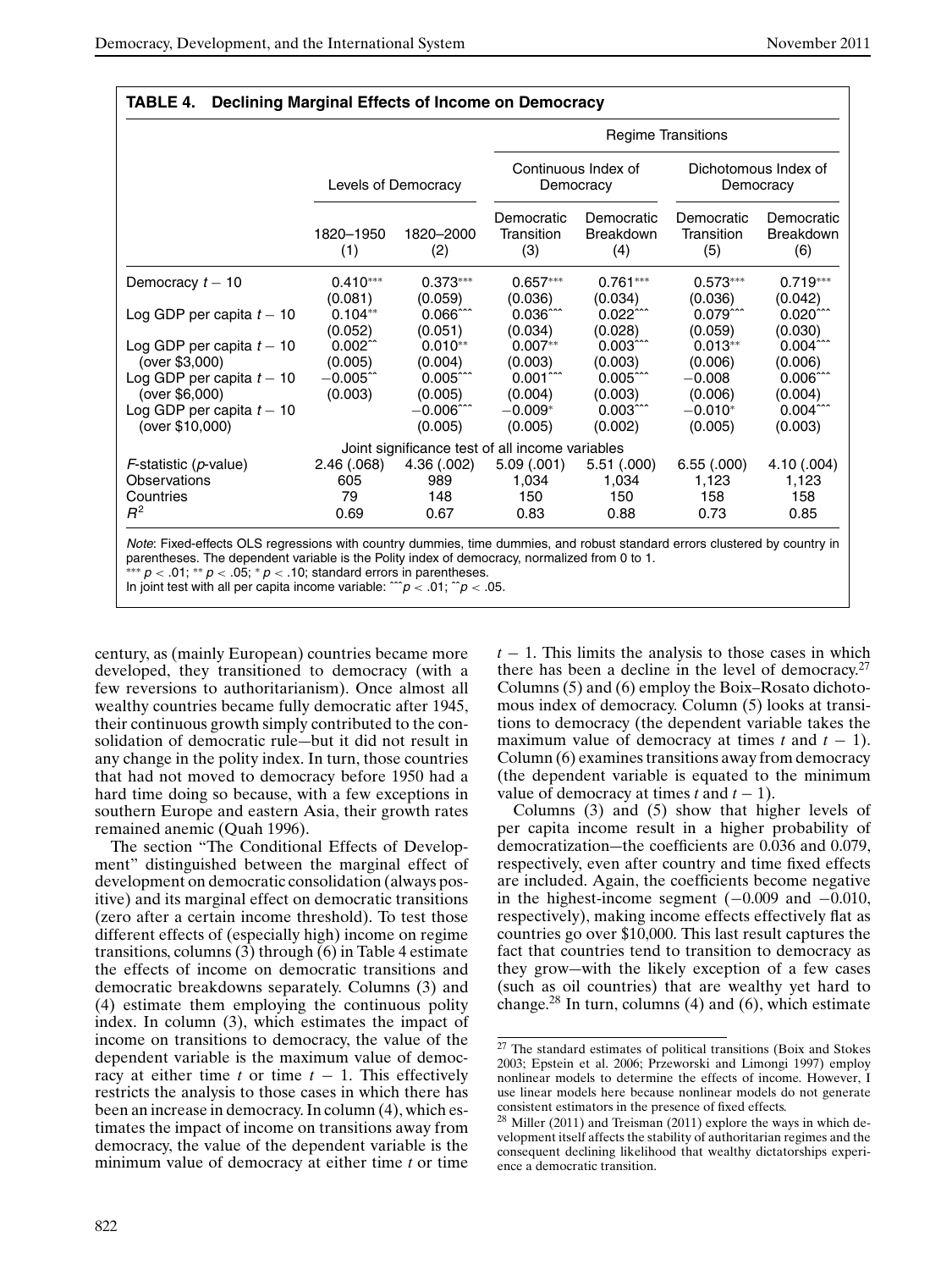the impact of income on democratic breakdowns, confirm that richer countries are less likely to experience reversals to authoritarian rule: The coefficients are 0.022 and 0.020, respectively (a positive coefficient means a lower probability of democratic breakdown as per capita income increases). However, in contrast to columns (3) and (5), higher levels of income (above \$10,000) still have a positive coefficient (0.003 and 0.004), confirming that adding income always makes democracy more stable.

## **INTERNATIONAL ORDER AND DEMOCRACY**

To measure the effects of the international order on political regimes, I follow two main strategies. In Table 5 I employ a set of variables that define the overall structure of the international order yearly as a function of the political leanings and general strategies of the existing great powers, which are defined following Mearsheimer (2001). In Table 6 I consider the effects of maintaining an (offensive and/or defensive) alliance with a great power on every country's political institutions.

Following the theoretical discussion of the second section, I classify the international order into one of the following categories:<sup>29</sup>

1. In an *antidemocratic international order*, there is at least one authoritarian great power, and great powers structure their alliances along political ideologies, i.e., absolutist monarchies cooperate with each other against liberal democracies or democratic countries are allied against communist regimes. As discussed in the section "The Conditional Effects of Development," in this context authoritarian governments intervene to block the introduction of democratic institutions. In turn, each liberal great power is likely to support an authoritarian solution if the alternative outcome is not a democracy but a revolutionary regime that may take sides with a competing great power. The international system was "antidemocratic" during three historical periods: in the first half of the nineteenth century when the European central empires established the Holy Alliance to uphold the political and territorial status quo negotiated in the Congress of Vienna; after 1933 as Nazi Germany tried to impose its ideology in the European theater; and under the Cold War, from 1948 to 1990. Among antidemocratic international orders I distinguish between two categories: *authoritarian hegemony* and *polarized order*. In the former there is a single authoritarian hegemon or a coalition of authoritarian hegemons with no countervailing liberal superpower: the Holy Alliance period, when Britain was either not liberal (before 1833) or not intervening in the continental theater. In a polarized

order, such as the Cold War period, there are authoritarian and democratic powers. Both international orders depress democracy, but the negative effect of authoritarian hegemony on democracy should be stronger.

- 2. In a *neutral* or *cross-cutting international order*, there are both authoritarian and liberal great powers, but international alliances do not follow ideological cleavages. Authoritarian and democratic great powers establish defensive pacts or alliances of mutual assistance among themselves for strict "realpolitik" reasons, unconcerned about the political ideas and institutions of their allies. In this context, democratic (authoritarian) powers do not invest in the expansion of liberal (repressive) institutions. This type of system was in place from 1849 (as soon as the Holy Alliance was unable to quell the revolutionary explosions of that year) until 1918.<sup>30</sup> Income should affect political regimes unconditionally.
- 3. In a *democratic order* all the great powers are democratic. They do not generally intervene in favor of authoritarian regimes. This international system, which prevailed after World War One until the Wilsonian project collapsed and which reappeared after the breakdown of the Soviet Union, should boost the number of democracies across the globe.

The first three columns of Table 5 examine the impact of the international order on the level of democracy. Column (1) regresses democracy on a single variable that takes the following values: −2 for "authoritarian hegemony" (1800–1848), −1 for "polarized order" (1933–1990), 0 for neutral (1848–1917) and 1 for prodemocracy periods (1918–1932, 1991–2000). The model also adds the variable "Soviet Occupation" to measure whether a country was controlled by the Soviet Union or not. Columns (2) and (3) explore the effect of income under separate types of international orders. Column (2) runs the estimation for a three-period classification (where antidemocratic regimes are consolidated into one category), whereas Column (3) uses the full four-period classification. The excluded variable is the pro-democracy period.<sup>31</sup>

The type of international order alters the impact of income significantly. Income has a very strong impact under a democratic international order: In column (3)

<sup>&</sup>lt;sup>29</sup> The actual classification of each year is based on the data in the alliances' database ATOP. After defining the great powers and determining whether they are democratic or authoritarian, I examine whether their alliances (among great powers) cut across regime type or not.

<sup>30</sup> The period from 1942 to 1945–46 is hard to classify. On the one hand, Soviet Russia and the United States cooperated in a "crosscutting" alliance. On the other hand, the presence of Hitler's Germany makes the system closer to a "polarized international order." Using both classifications alternatively does not change any results. <sup>31</sup> Table 5 reports the estimates without the dichotomous variables for each type of international order. Because the models include time and country dummies and are rather saturated, at least one of the international periods drops out due to collinearity in all estimations. They do not drop out when time dummies are excluded. In this latter instance, the coefficients of interest (on income and income interacted with international regime) do not change relative to the estimates reported in Table 5. I have chosen to report the estimations with time dummies. The estimations excluding the latter (but including the international order variables) are available upon request.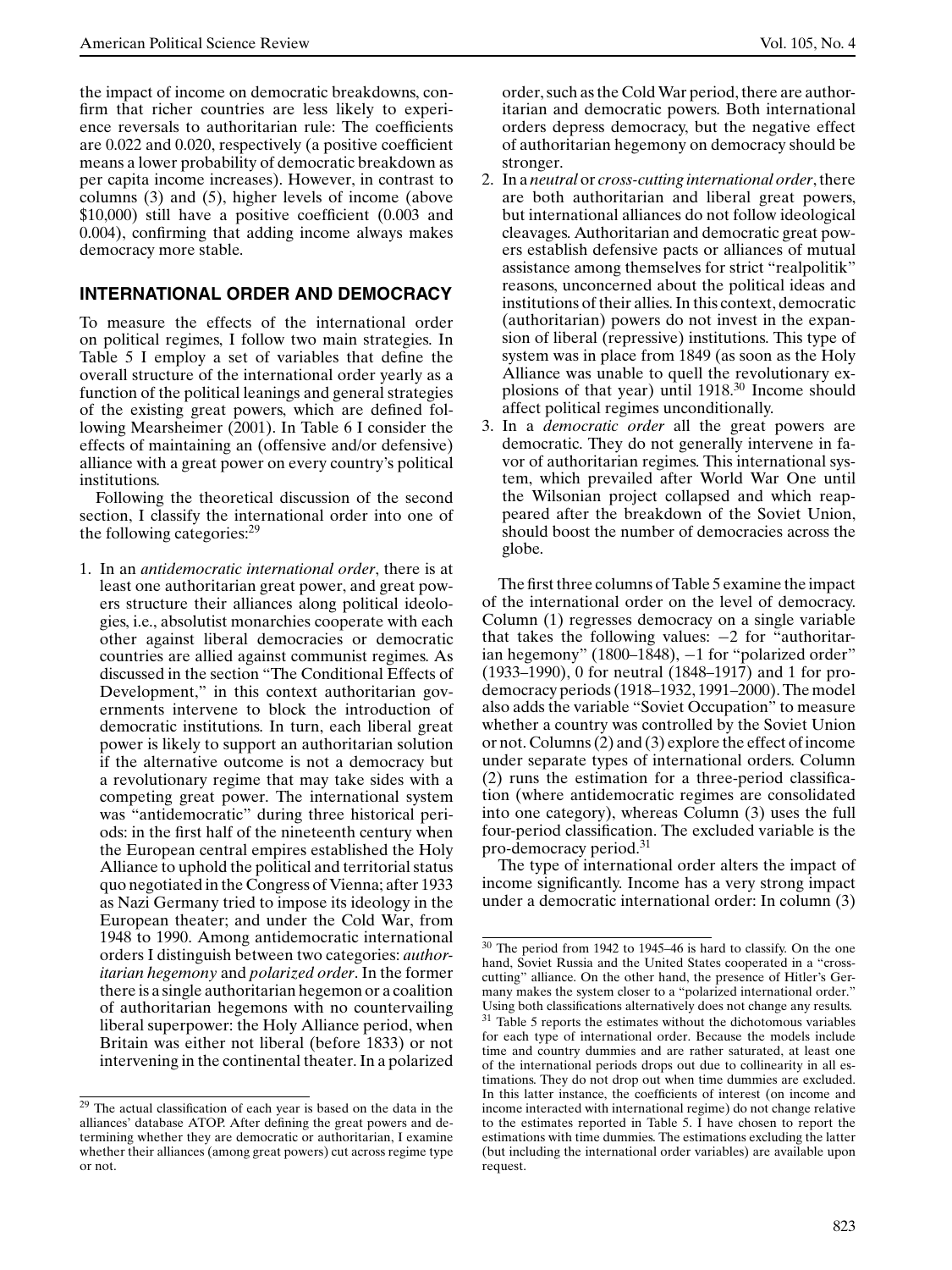|                                                     |                       | Continuous Index of<br>Democratization |                        |                          | Continuous Index of<br>Democratization |                                                            | Dichotomous Index of<br>Democratization |
|-----------------------------------------------------|-----------------------|----------------------------------------|------------------------|--------------------------|----------------------------------------|------------------------------------------------------------|-----------------------------------------|
|                                                     |                       | Level of<br>Democracy                  |                        | Democratic<br>Transition | Democratic<br><b>Breakdown</b>         | Democratic<br>Democratic<br>Transition<br><b>Breakdown</b> |                                         |
|                                                     | (1)                   | (2)                                    | (3)                    | (4)                      | (5)                                    | (6)                                                        | (7)                                     |
| Democracy $t - 10$                                  | $0.367***$<br>(0.060) | $0.362***$<br>(0.060)                  | $0.353***$<br>(0.059)  | $0.636***$<br>(0.038)    | $0.760***$<br>(0.034)                  | $0.557***$<br>(0.037)                                      | $0.713***$<br>(0.042)                   |
| Log GDP $t-10$                                      | $0.119***$<br>(0.039) | $0.191***$<br>(0.051)                  | $0.172***$<br>(0.056)  | $0.096***$<br>(0.035)    | $0.060*$<br>(0.031)                    | $0.211***$<br>(0.051)                                      | $0.094***$<br>(0.032)                   |
| International order (four-period classif.)          | $0.037*$<br>(0.014)   |                                        |                        |                          |                                        |                                                            |                                         |
| Log GDP per cap. $t - 10^*$ cross-cutting alliances |                       | $-0.078**$<br>(0.031)                  | $-0.091**$<br>(0.041)  | $-0.057*$<br>(0.030)     | $-0.036$<br>(0.022)                    | $-0.121**$<br>(0.054)                                      | $-0.066**$<br>(0.028)                   |
| Log GDP per cap. $t - 10^*$ anti-democratic order   |                       | $-0.082**$<br>(0.038)                  |                        |                          |                                        |                                                            |                                         |
| Log GDP per cap. $t - 10^*$ authoritarian hegemony  |                       |                                        | $-0.199***$<br>(0.075) | $-0.108*$<br>(0.057)     | $-0.087***$<br>(0.031)                 | $-0.302***$<br>(0.074)                                     | $-0.122*$<br>(0.047)                    |
| Log GDP per cap. $t - 10^*$ polarized intern. order |                       |                                        | $-0.068**$<br>(0.032)  | $-0.053**$<br>(0.021)    | $-0.005$<br>(0.020)                    | $-0.150***$<br>(0.036)                                     | $-0.025$<br>(0.021)                     |
| Soviet occupation                                   | $-0.188***$           | $-0.192***$                            | $-0.195***$            | $-0.199***$              | $-0.004$                               | $-0.309***$                                                | $-0.014$                                |
| Observations<br>Countries                           | (0.065)<br>989<br>148 | (0.062)<br>989<br>148                  | (0.062)<br>989<br>148  | (0.044)<br>1,034<br>150  | (0.033)<br>1,034<br>150                | (0.072)<br>1,123<br>158                                    | (0.035)<br>1,123<br>158                 |
| $R^2$                                               | 0.64                  | 0.66                                   | 0.66                   | 0.82                     | 0.88                                   | 0.72                                                       | 0.85                                    |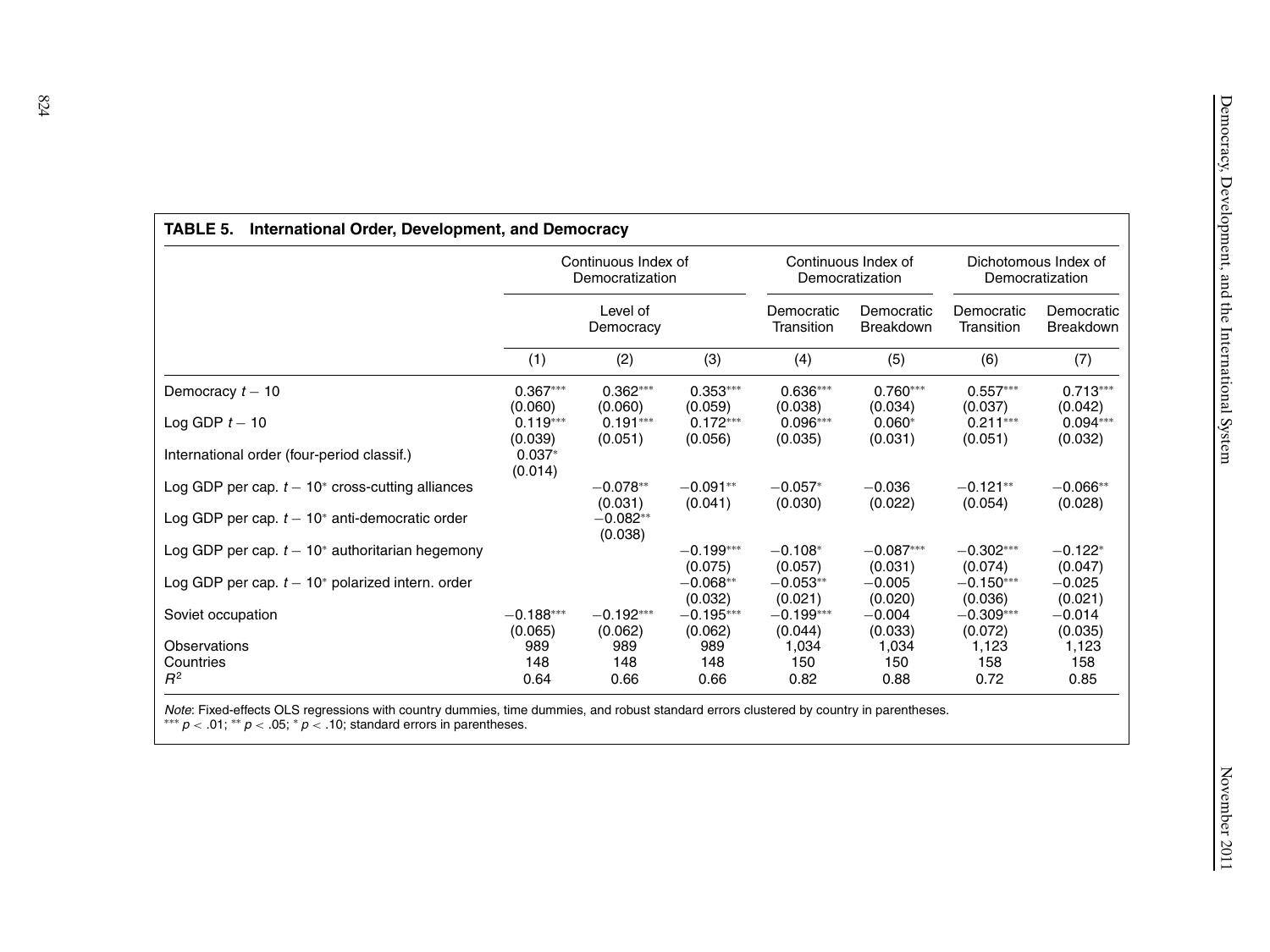|                                                                                       |                                 | 1800-1944                             |                                 | 1945-2000                             |                                         | 1800-2000                                     |
|---------------------------------------------------------------------------------------|---------------------------------|---------------------------------------|---------------------------------|---------------------------------------|-----------------------------------------|-----------------------------------------------|
|                                                                                       | Democratic<br>Transition<br>(1) | Democratic<br><b>Breakdown</b><br>(2) | Democratic<br>Transition<br>(3) | Democratic<br><b>Breakdown</b><br>(4) | Democratic<br>Transition<br>(5)         | Democratic<br><b>Breakdown</b><br>(6)         |
| Democracy $t - 10$                                                                    | $0.697***$<br>(0.049)           | $0.745***$<br>(0.069)                 | $0.391***$<br>(0.051)           | $0.706***$<br>(0.048)                 | $0.600***$<br>(0.033)                   | $0.767***$<br>(0.034)                         |
| Log GDP $t-10$                                                                        | $0.216***$<br>(0.065)           | 0.000<br>(0.038)                      | $-0.006**$<br>(0.042)           | $0.064***$<br>(0.024)                 | $0.063**$<br>(0.029)                    | $0.060**$<br>(0.016)                          |
| Alliance index                                                                        | $-0.002$<br>(0.012)             | 0.004<br>(0.033)                      | $0.044*$<br>(0.026)             | $0.053***$<br>(0.014)                 |                                         |                                               |
| Alliance with Austria-Hungary                                                         |                                 |                                       |                                 |                                       | $-0.005$<br>(0.072)                     | $-0.057$<br>(0.045)                           |
| Alliance with France                                                                  |                                 |                                       |                                 |                                       | 0.031<br>(0.072)                        | $-0.137$<br>(0.148)                           |
| Alliance with Germany                                                                 |                                 |                                       |                                 |                                       | $-0.053$<br>(0.044)                     | 0.061<br>(0.075)                              |
| Alliance with Japan                                                                   |                                 |                                       |                                 |                                       | $-0.006$<br>(0.061)                     | $-0.147$<br>(0.148)                           |
| Alliance with Russia/Soviet Union                                                     |                                 |                                       |                                 |                                       | $-0.149***$<br>(0.047)                  | $-0.058$<br>(0.045)                           |
| Alliance with United States                                                           |                                 |                                       |                                 |                                       | $0.188***$<br>(0.061)                   | $0.074**$<br>(0.033)                          |
| <b>Alliance with United States</b><br>during Cold War<br>Alliance with United Kingdom |                                 |                                       |                                 |                                       | $-0.103$<br>(0.071)<br>0.047<br>(0.066) | $-0.120***$<br>(0.032)<br>$-0.137$<br>(0.138) |
| Observations                                                                          | 606                             | 606                                   | 653                             | 653                                   | 1,259                                   | 1,259                                         |
| Countries                                                                             | 81                              | 81                                    | 146                             | 146                                   | 163                                     | 163                                           |
| $R^2$                                                                                 | 0.83                            | 0.85                                  | 0.64                            | 0.87                                  | 0.77                                    | 0.87                                          |

sions with country dummies, time dummies, and robust standard parentheses.

∗∗∗ p *<* .01; ∗∗ p *<* .05; ∗ p *<* .10; standard errors in parentheses.

the coefficient of the log of income is 0.172. It becomes slightly negative under a system of authoritarian hegemony: The sum of the overall coefficient for income (0.172) and the coefficient under authoritarianism  $(-0.199)$  is  $-0.027$ . Neutral and polarized systems cut the effect of income in half, to  $0.081$  ( $0.172 -$ 0.091) and 0.104, respectively. In other words, a shift in per capita income from \$1,000 to \$12,000 implies an increase in the index of democratization by 0.5 points under a democratic global order. However, it only leads to an increase of 0.15 points under a cross-cutting or polarized order. The effect of Soviet control is also negative and very substantial: It reduces the level of democracy by almost 0.2 points (in a scale from 0 to 1). These results may explain why, under the unfavorable international climate that prevailed from the mid-1930s until the late 1980s, it took many middle-income countries so long to become democratic even though they enjoyed an income level similar to that of European countries before 1920. Indeed, whereas three-fourths of countries with a per capita income over \$3,000 (in constant dollars of 1996) were democratic in the interwar period, less than half above \$3,000 were democratic during the Cold War period. However, right after the

fall of the Soviet Union, the percentage of democracies increased rapidly to about 60%.

Columns (4) through (7) estimate the impact of the international order on regime transitions. Under a democratic international order, income increases the likelihood of democratic transitions (the point estimate is 0.096) and reduces the probability of democratic breakdowns (the estimate is 0.060—again, a positive coefficient means that there are fewer breakdowns) (columns (4) and (5)). A neutral international order cuts the effect of income to about half to 0.039  $(0.096 - 0.057)$  for democratic transitions and 0.024 (0.060 − 0.036) for democratic breakdowns. Under an authoritarian international system, development has no impact on democratic transitions  $(-0.012 = 0.096 -$ 0.108) and a light one on democratic breakdowns  $(-0.027 = 0.060 - 0.087)$ . Finally, under a polarized order, the effect of income on democratic transitions is similar to that for a period with cross-cutting alliances  $(0.043 = 0.096 - 0.053)$ . However, its impact on democratic breakdowns  $(0.055 = 0.060 - 0.005)$  is the same as that in a democratic international system. These last two results capture two facts about the polarized order that prevailed after World War Two: first, that most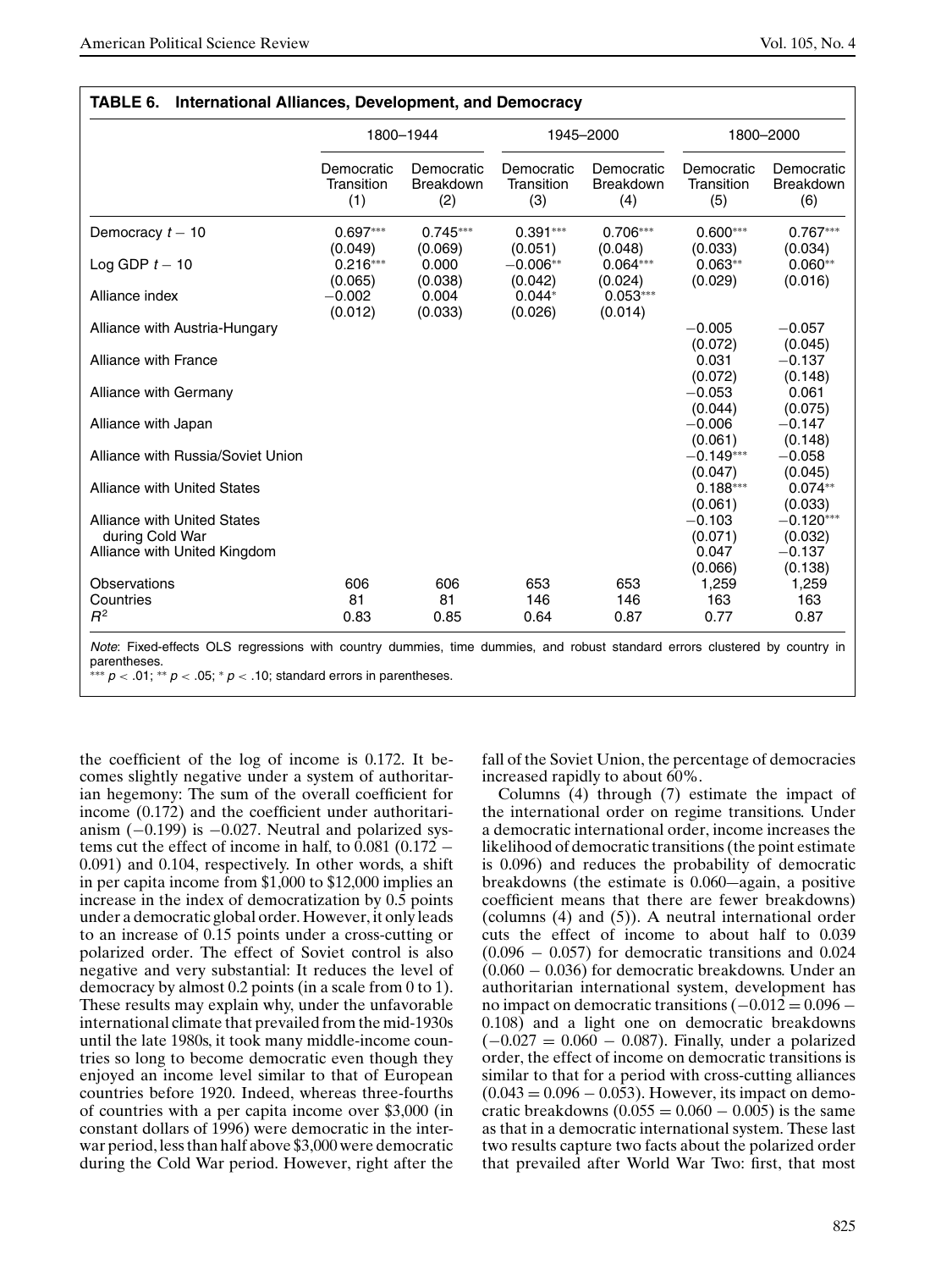of the countries that were democratic in the immediate postwar remained democratic in the following decades; second, that, in the ideologically polarized context of the Cold War, the great powers blocked, either directly or indirectly, many democratic transitions in authoritarian regimes.

Columns (1) through (4) in Table 6 examine the effect of international alliances on political institutions by constructing an alliance index that takes the following values: 1 if the country is allied with a democratic great power during a pro-democracy international order; 0 if it has no alliances or the alliance takes place during a neutral international order; −1 if it is allied with a democratic power in a polarized period; and −2 if it is allied with an authoritarian great power during an antidemocratic period.<sup>32</sup> The type of alliance has no effects on regime transitions before World War Two (columns (1) and (2)), probably reflecting the overall type of international system and the relative lower number of alliances with lesser powers during that period. By contrast, it strongly affects both the probability of transition to democracy and the likelihood of democratic breakdowns after World War Two (columns (3) and  $(4)$ ).

Columns (5) and (6) regress regime transitions on each bilateral alliance with a different great power (the excluded category is China). To allow for the different behavior of democratic superpowers when facing the possibility of a revolutionary outcome among its allies, I introduce a specific variable to capture alliances with the United States during the Cold War period. Maintaining alliances with Austria-Hungary, France, Germany, Japan, and the United Kingdom has no political consequences. An alliance with the Soviet Union depresses the probability of a democratic transition (a result similar to that for the variable "Soviet Occupation" in Table 5). Conversely, an alliance with the United States has a positive impact on democratic transitions (column (5)). Democratic breakdowns are less common among American allies (as implied by the positive coefficient of 0.074 in column (6)) with the exception of the Cold War period–the coefficient of −0.120 for the variable capturing an alliance with the United States during that period is higher than the point estimate of 0.074 for the unconditional effect of an alliance with the United States. Overall, these results confirm that the political behavior of a democratic hegemon such as the United States varied as a function of its international environment.<sup>33</sup>

Besides the impact of great powers politics, the international system may affect the likelihood of democratization through at least two additional channels. In the first place, the process of economic globalization may result in more open political regimes—either because trade agreements and economic openness (pushed by regional powers such as the European Union) may be offered conditional on some measure of political liberalization (Hafner-Burton 2009) or because they increase the degree of asset mobility, which in turn makes states more willing to reduce repression (Boix 2003, 38–42; Hirschman 1981, 246–65). To test for the impact of openness, I have regressed the level and change of democracy on the annual average tariff from 1865 to 2000, both at the world and at the regional level. Due to data constraints, tariffs at the regional level are clustered into three areas: Europe, America, and the rest of the world. Data for tariffs before World War Two (available for 35 countries) come from Clemens and Williamson (2004) and Mitchell (1992). Data for the period after 1950 come from the World Bank. Neither the world average tariff nor the regional average tariffs are statistically significant. Moreover, their inclusion does not affect either the size or the statistical significance of the estimates of per capita income and the structure of the international order.<sup>34</sup> That result does not mean, however, that economic globalization does not matter. It may still affect the level of democracy through its effects on growth (captured through per capita income in our estimations). It may also be related to more democracy if the great powers offer to (or exact from) their allies higher levels of economic integration in exchange for more liberal institutions—that latter channel would then be captured by the variables of different international orders.<sup>35</sup>

In the second place, the international system has been found to affect the probability of having a democracy through the cross-national diffusion of ideas and the example of neighbors (Gledistch and Ward 2006; Przeworski et al. 2000). To test this hypothesis, I explore the effect of controlling for the yearly proportion of democratic regimes in the continent to which each country belongs. The variable is statistically significant and increases the probability of transitions to democracy (with a coefficient of around 0.17). It has no effect, however, on democratic breakdowns. Its inclusion does not change the size or statistical significance of the level of development. Although it reduces both the size of the effect (by about one-third) and the statistical significance of the authoritarian and crosscutting international orders (in the case of democratic transitions), an *F*-test shows that all the variables remain jointly significant. That result suggests that previous estimates in the literature on diffusion effects may be partially capturing the impact of the international order (and the strategies of great powers) in place at each moment in time.

<sup>&</sup>lt;sup>32</sup> I have also developed an alliance index that collapses the last two categories into one and codes them as −1. Results do not change and are available upon request.

<sup>&</sup>lt;sup>33</sup> The impact of the international system is robust to the introduction of a control for oil exports. The latter is a dichotomous variable (coded as 1 when oil accounts for more than one-third), taken from Fearon and Laitin (2003) and then expanded to cover the pre-1950 period. Oil exports block transitions to democracy. They have no impact on democratic breakdowns. Results are available from the author.

<sup>34</sup> The results, not reported here, are available upon request.

<sup>&</sup>lt;sup>35</sup> Partially confirming that last point (on the international system affecting both the level of economic integration and the of liberal institutions), the median tariff has a small (but statistically significant) negative effect on democratic transitions (measured through the dichotomous index) when all the international order variables are excluded. However, it has none on democratic breakdowns.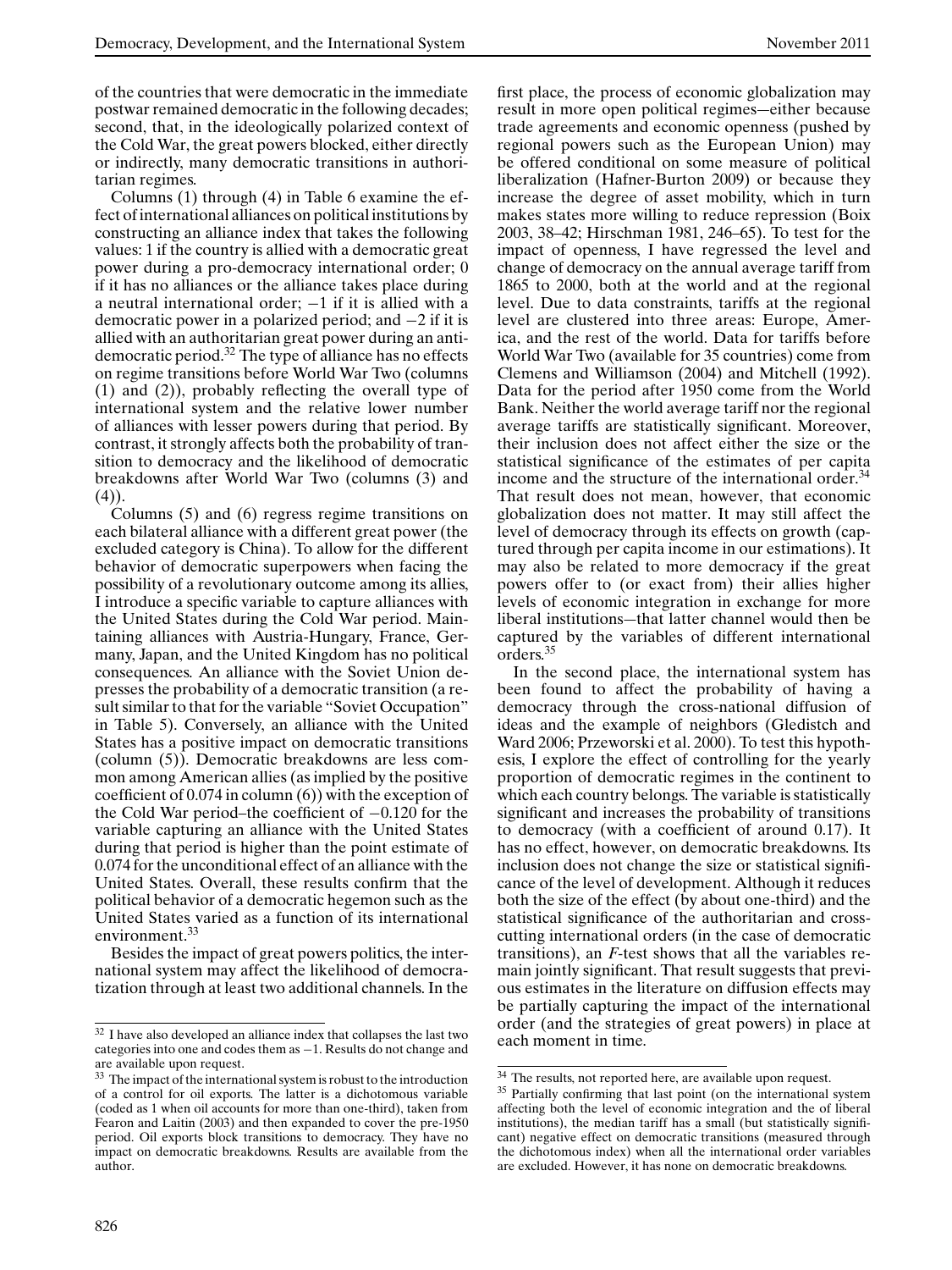### **CONCLUSIONS**

In the last fifty years, the research agenda on democratization has been dominated by an important debate over the impact of economic development on political institutions. Employing a data panel of sovereign countries from the early nineteenth century (when there were hardly any democracies) to the end of the twentieth century, this article makes three main claims.

First, it shows that per capita income is statistically associated with the process of democratization, even controlling for country and year effects and subjecting the estimates to several robustness tests.

Second, instrumenting for income and exploiting the temporal dimension of the data through a Granger causality test, it suggests that development has a causal effect on democracy. This result is then interpreted as matching the following process of political and economic modernization. First, the existence of certain institutional structures, such as societywide cooperative norms of behavior or a constitutional system of checks and balances, that were already in place in modern times led, in conjunction with the modern scientific revolution, to a period of industrialization and sustained growth after 1800. Second, that process of economic development triggered or was associated with the spread of a skilled labor force, declining inequality, and a diversified economy. Finally, all these transformations made feasible the transition to and consolidation of democracy as a political equilibrium.

Third, the article shows that the relationship between income and democracy varies across income levels and over time periods. On one hand, income has a declining marginal impact on democratization: In wealthy countries, any additional growth stabilizes democracies but does not increase the likelihood of a transition to democracy. On the other hand, the effect of income is strongly mediated by the structure of the international order and the ways in which great powers shape the resources of political factions in small countries. The Holy Alliance actively suppressed all liberal revolutions in the European continent during the first half of the nineteenth century. After the collapse of the central empires in 1918–19 and the triumph of the Wilsonian doctrine, democracy thrived, especially in Europe. The Cold War opened the door to a worldwide democratic reversal as the Soviet Union occupied Eastern Europe and exported communism to the Third World and Washington responded by supporting many authoritarian allies in poor Latin American, African, and South Asian nations. Finally, the fall of the Berlin wall and the so far uncontested supremacy of the United States in the last two decades spurred a robust wave of democratization.

#### **REFERENCES**

- Acemoglu, Daron, Simon Johnson, James E. Robinson, and Pierre Yared. 2008. "Income and Democracy." *American Economic Review* 98 (June): 808–42.
- Acemoglu, Daron, Simon Johnson, James A. Robinson, and Pierre Yared. 2010. "Reevaluating the Modernization Hypothesis." *Journal of Monetary Economics* 56 (November): 1043–58.
- Adelman, Jonathan, ed. 1986. *Superpowers and Revolution*. New York: Praeger.
- Almond, Gabriel A., and Sidney Verba. 1960. *The Civic Culture*. Princeton, NJ: Princeton University Press.
- Atkinson, Anthony B., Thomas Piketty, and Emmanuel Saez. 2009. "Top Incomes in the Long Run of History." NBER Working Paper No. 15408.
- Barro, Robert J. 1999. "Determinants of Democracy." *Journal of Political Economy* 107 (6): 158–83.
- Bass, Gary J. 2008. *Freedom's Battle: The Origins of Humanitarian Intervention*. New York: Knopf.
- Bellin, Eva. 2004. "The Robustness of Authoritarianism in the Middle East: Exceptionalism in Comparative Perspective." *Comparative Politics* 36 (2): 139–57.
- Bercovitch, Jacob. 1991. "Superpowers and Client States: Analysing Relations and Patterns of Influence." In *Superpowers and Client States in the Middle East: The Imbalance of Influence*, eds. Moshe Efrat and Jacob Bercovitch. London: Routledge, 9–32.
- Boix, Carles. 2003. *Democracy and Redistribution*. New York: Cambridge University Press.
- Boix, Carles. 2008. "Economic Roots of Civil Wars and Revolutions in the Contemporary World." *World Politics* 60 (3): 390– 437.
- Boix, Carles, and Sebastian Rosato. 2001. "A Complete Data Set of Political Regimes, 1800–1999." University of Chicago. Unpublished manuscript.
- Boix, Carles, and Susan Stokes. 2003. "Endogenous Democratization." *World Politics* 55 (July): 517–49.
- Boix, Carles, and Milan Svolik. 2011. "The Foundations of Limited Authoritarian Government: Institutions and Power-sharing in Dictatorships." Princeton University. Unpublished manuscript.
- Boschini, Anne, and Anders Olofsgård. 2007. "Foreign Aid: An Instrument for Fighting Communism?" *Journal of Development Economics* 43 (May): 622–48.
- Bourguignon, François, and Christian Morrisson. 2002. "Inequality among World Citizens: 1820–1992." *American Economic Review* 92: 727–44.
- Cambó, Francesc. 1929. Les Dictadures. Barcelona, Spain: Llibreria Catalonia.
- Clemens, A. Michael, and Jeffrey G. Williamson. 2004. "Why the Tariff–growth Correlation Changed after 1950?" *Journal of Economic Growth* 9 (1): 5–46.
- Dahl, Robert. 1971. *Polyarchy: Participation and Opposition*. New Haven, CT: Yale University Press.
- Davies, James B., and Anthony F. Shorrocks. 2000. "The Distribution of Wealth." In *Handbook of Income Distribution*., eds. A. B. Atkinson and F. Bourguignon. Amsterdam, the Netherlands: Elsevier Science, 605–75.
- Deaton, Angus. 2005. "Measuring Poverty in a Growing World (or Measuring Growth in a Poor World)."*Review of Economics and Statistics* 87 (February): 1–19.
- Dunning, Thad. 2004. "Conditioning the Effects of Aid: Cold War Politics, Donor Credibility, and Democracy in Africa." *International Organization* 58 (2): 409–23.
- Engerman, Stanley L., and Kenneth L. Sokoloff. 2002. "Factor Endowments, Inequality, and Paths of Development among New World Economies." *Economia* 3: 41–102.
- Epstein, David L., Robert Bates, Jack Goldstone, Ida Kristensen, and Sharyn O'Halloran. 2006. "Democratic Transitions." *American Journal of Political* Science 50 (July): 551–69.
- Fearon, James D., and David Laitin. 2003. "Ethnicity, Insurgency, and Civil War." *American Political Science Review* 97 (1): 75–90.
- Fowler, James. 1999. "The United States and South Korean Democratization." *Political Science Quarterly* 114 (2): 265–88.
- Frieden, Jeffry A., and Ronald Rogowski. 1996. "The Impact of the International Economy on National Policies: An Analytical Overview." In *Internationalization and Domestic Politics*, eds. Robert O. Keohane and Helen V. Milner. New York: Cambridge University Press, 25–47.
- Gleditsch, Kristen S., and Michael D. Ward. 2006. "Diffusion and the International Context of Democratization." *International Organization* 60 (4): 911–33.
- Gourevitch, Peter. 1978. "The Second Image Reversed: The International Sources of Domestic Politics." *International Organization* 32 (Autumn): 881–912.